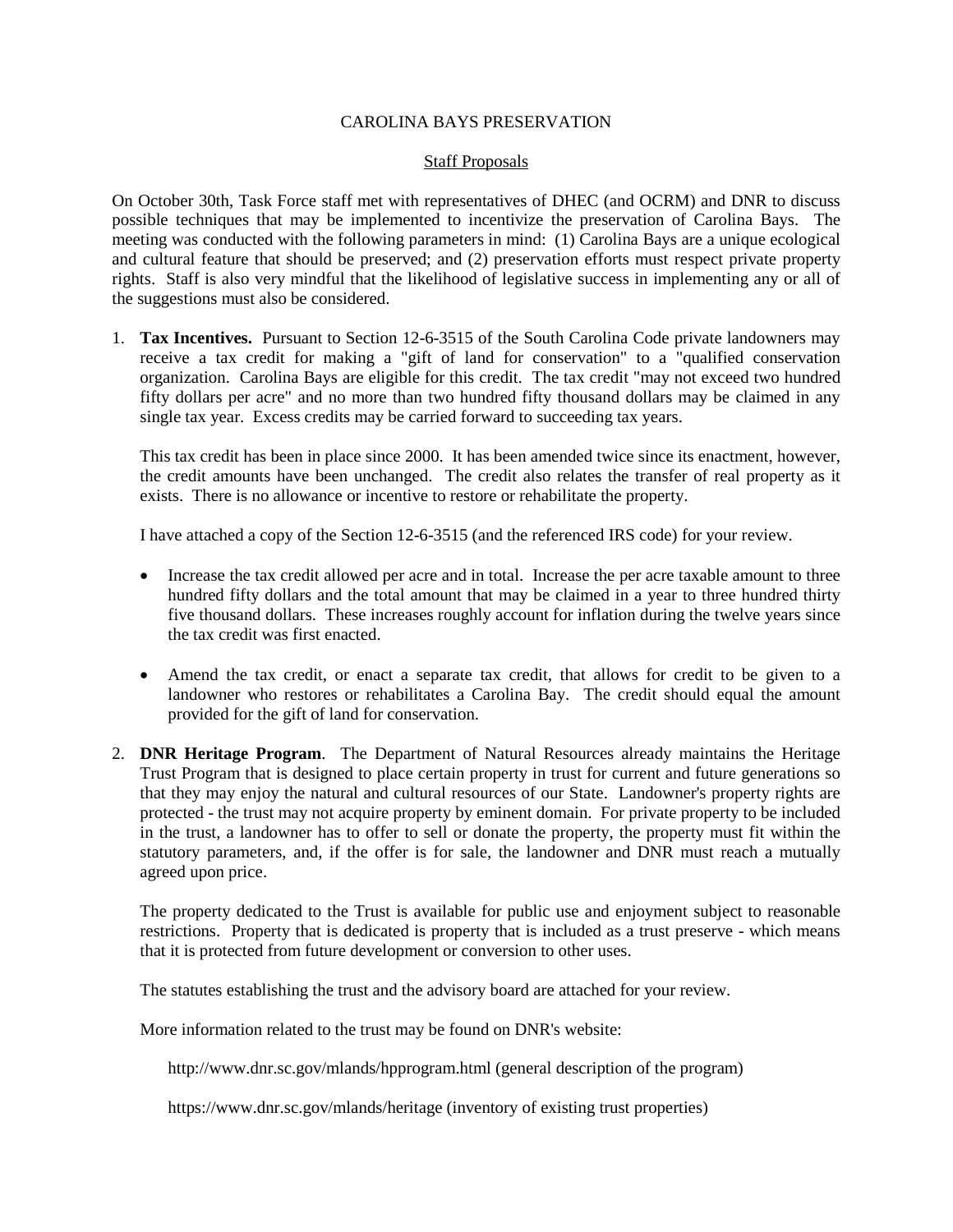- Amend Section 51-17-140 to exempt Carolina Bays from the cap imposed on the amount of land the trust can acquire if the Carolina Bay acquired is ultimately dedicated.
- Amend Chapter 15, Title 51 to clarify that Carolina Bays always fit within the parameters of the program.
- 3. **Mitigation.** The appropriate amount and location of mitigation for impacts resulting from development or other activities that impact the environment, including Carolina Bays and other wetlands, is driven by federal law. Certainly Carolina Bays are currently allowed to be included when environmental mitigation is required. However, staff discussed with the regulatory agencies the possibilities of incentivizing the preservation of Carolina Bays through mitigation. It was clear from our discussions that this is a very nuanced area that relies heavily on guidance from the federal government, particularly the Corps of Engineers, but that our regulatory agency, DHEC, may have some flexibility with how that guidance is applied.

We discussed the use of mitigation banks and permitee responsible mitigation (PRM) strategies but could come to no specific recommendations at this time. The regulatory agencies would like to further deliberate on this matter. PRM is utilized in cases where proposed projects have large, unavoidable wetland/stream impacts and there are no available established mitigation bank(s) or available mitigation credits within the watershed (or adjacent watersheds) of impact, or where mitigation credit need would outstrip the availability of credits from established mitigation banks. Where large projects occur, the agencies can recommend PRM strategies be employed.

- Consider legislation that incentivizes, by use of tax credits, permit applicants to acquire impacted Carolina Bays and restore the wetland functions and values having occurred previously through an approved PRM process as part of individual permit applications. PRM projects require a permanent protection mechanism, therefore the tax incentives as mentioned in #1 above could apply where restored Carolina Bays are protected by a qualified and approved land trust and remain in the private sector. Another methodology for protection would be via the DNR Heritage Program as described in # 2 above. The advantage of this strategy is that tax credits may help to or completely offset the higher cost of a permit applicant's "out-of-kind" and/or "out-of-watershed" mitigation needs.
- In concert with the above recommendation, consider authorization of tax incentives to landowners of impacted Carolina Bays who would be willing sellers of such properties for the express use of PRM projects.
- Ask the regulatory agency to consider what avenues are available (and appropriate) within their regulatory framework to incentivize the preservation, restoration, and rehabilitation of Carolina Bays. Request that the agencies report back to the Task Force by March 1, 2013.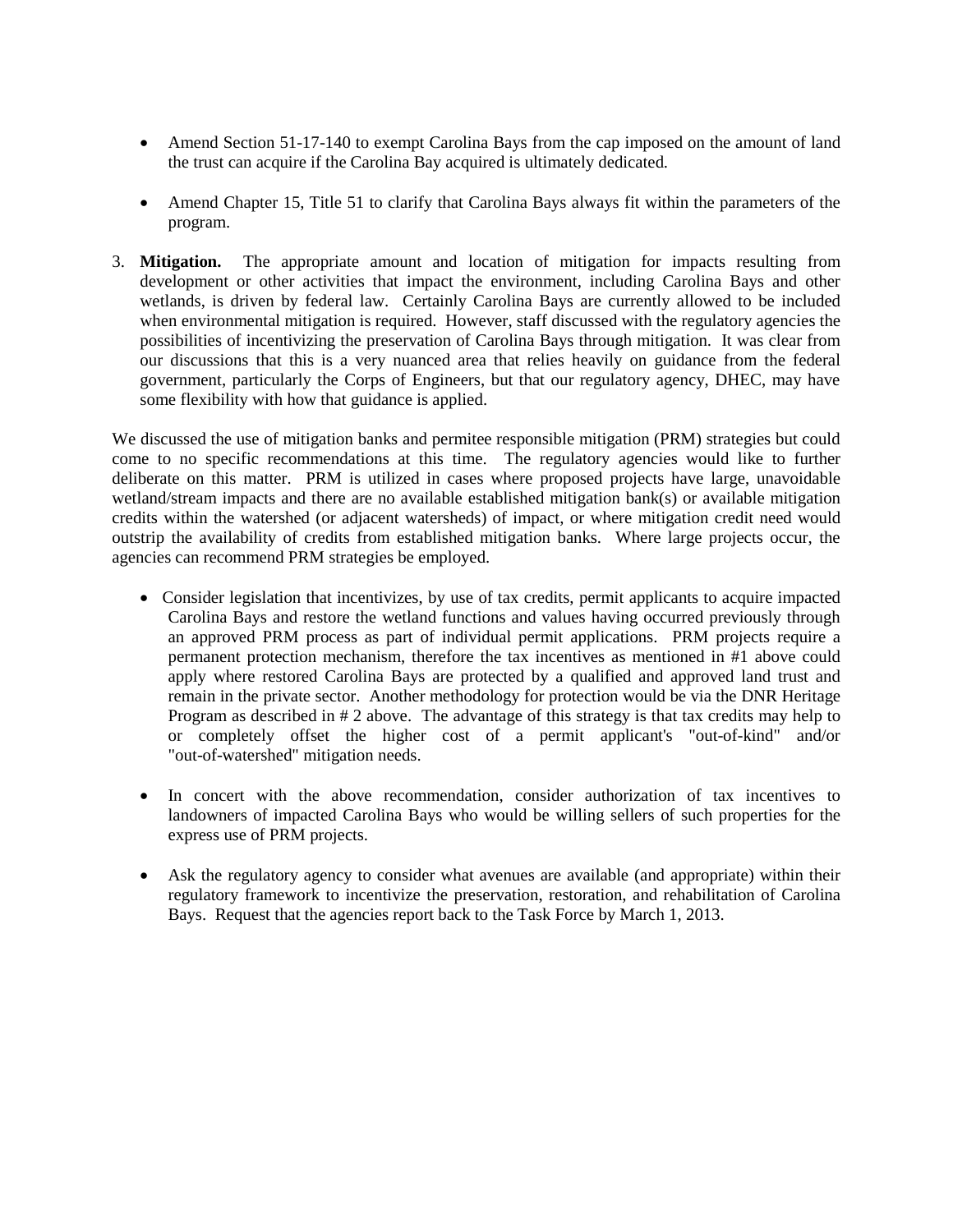### **ATTACHMENT 1**

**SECTION 12-6-3515.** Credit for conservation or qualified conservation contribution of real property; lands eligible; transfer of credits; definitions.

(A) A taxpayer who has qualified for and claimed on the taxpayer's federal income tax return a charitable deduction for a gift of land for conservation or for a qualified conservation contribution donated after May 31, 2001, on a qualified real property interest located in this State may elect to claim a credit against a tax imposed by this chapter for the applicable tax year in an amount equal to twenty-five percent of the total amount of the deduction attributable to the gift of land for conservation or to the qualified real property interest located in this State; provided, however, that the credit is subject to the caps provided in subsection (C). If the amount of the credit exceeds the taxpayer's tax liability under this chapter for the taxable year, or if it exceeds the maximum credit that may be used in any particular taxable year as provided in subsection (C)(2), the excess credit may be carried forward to succeeding taxable years until all the credit is claimed. In addition to the carry forward of unused credit, unused credit may be transferred, devised, or distributed, with or without consideration, by an individual, partnership, limited liability company, corporation, trust, or estate. To be effectual, such a transfer, devise, or distribution requires written notification to and approval by the department with the unused credit maintaining all its original attributes in the hands of the recipient. With regard to the sale or exchange of a credit allowed under this section, general income tax principles apply for purposes of the state income tax. In the hands of the original donor of a qualified conservation contribution of a qualified real property interest, or of a gift of land for conservation, and of any subsequent transferee, devisee, or distributee, the credit allowed by this section that may be used to offset state income tax liability in any one taxable year is limited to an amount that, when combined with all other state income tax credits of the taxpayer, does not exceed the taxpayer's total state income tax liability for the taxable year. The fair market value of qualified donations made pursuant to this section must be substantiated by a "qualified appraisal" prepared by a "qualified appraiser" as those terms are defined under applicable federal law and regulations applicable to charitable contributions.

(B)(1) For purposes of this section:

(a) "Qualified conservation contribution" and a "qualified real property interest" are defined as provided in Internal Revenue Code Section 170(h);

(b) "Gift of land for conservation" means a charitable contribution of fee simple title to real property conveyed for conservation purposes as defined in Internal Revenue Code Section 170(h)(4)(A) to a qualified conservation organization as described in Internal Revenue Code Section 170(h)(3); and

(c) No credit is allowed pursuant to this section unless the contribution meets the requirements of Section 170 of the Internal Revenue Code, this section, and Section 12-6-5590. Property used for or associated with the playing of golf, or is planned to be so used or associated, is not eligible for the credits allowed by this section.

(2) Notwithstanding the provisions of Internal Revenue Code Section 170(h) and applicable regulations pertaining to forestry and silvaculture practices, a taxpayer is not disqualified for the tax credit allowed in this section because of silvacultural and forestry practices permitted by or undertaken pursuant to a conservation contribution on a real property interest if:

(a) the forestry and silvacultural practices permitted by or undertaken pursuant to the conservation contribution conform to Best Management Practices established by the South Carolina Forestry Commission existing either at the time the conservation contribution is made, or at the time a particular forestry or silvacultural practice is undertaken;

(b) the conservation contribution on a real property interest in all other respects conforms to the requirements of Internal Revenue Code Section 170(h) and applicable regulations for a "qualified conservation contribution" of a "qualified real property interest"; and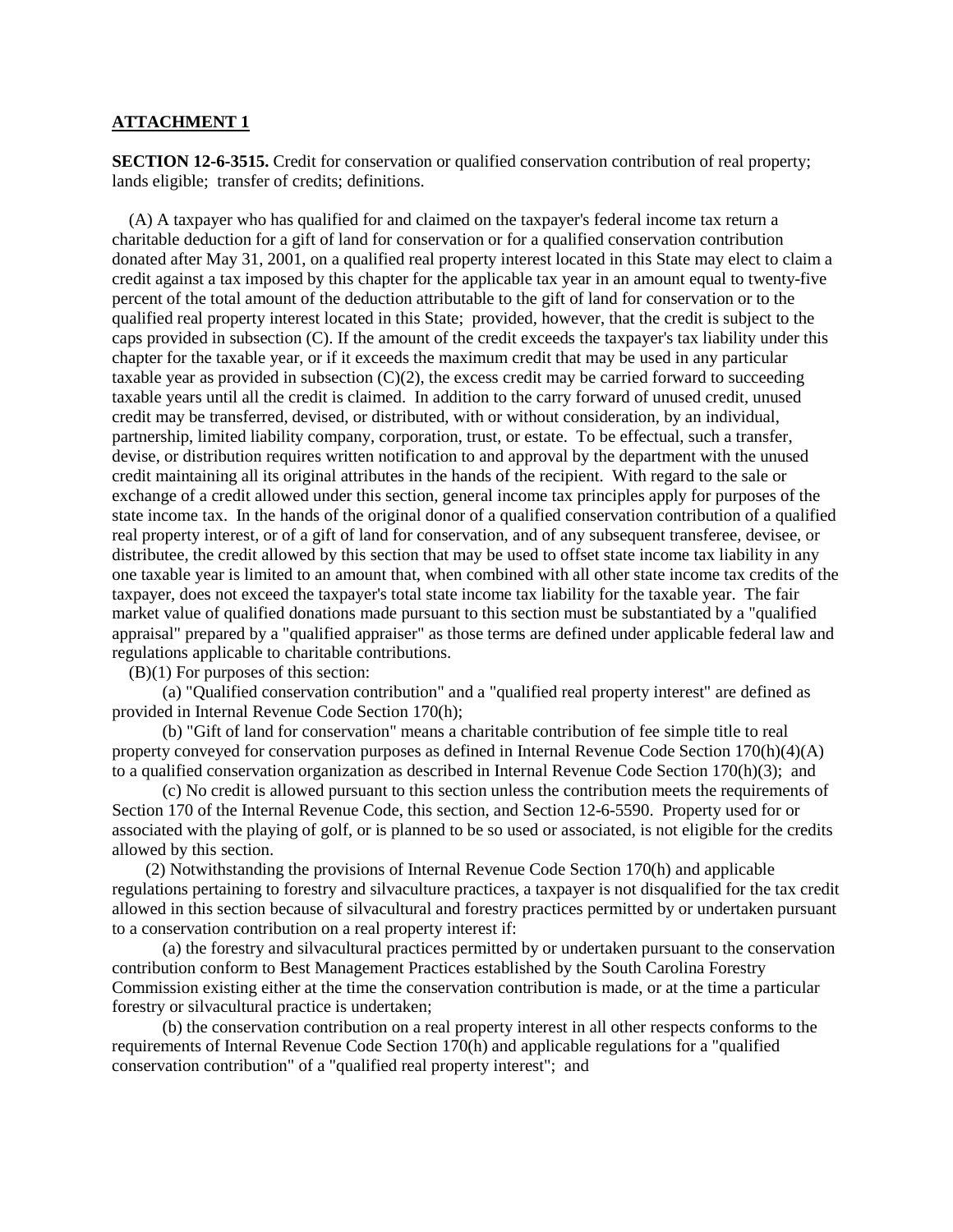(c) the taxpayer provides the Department of Revenue with the information the department considers necessary to determine that the taxpayer would otherwise be eligible for the deduction allowed under Section 170(h).

The amount of the credit allowable under this item is equal to twenty-five percent of the deduction that would otherwise be allowable under Section 170(h) but for the silvacultural and forestry activities performed on the real property interest, subject to the same conditions and limitations as the credit allowed by this section.

(C)(1) The credit provided for in this section may not exceed two hundred fifty dollars per acre of property to which the qualified conservation contribution or gift of land for conservation applies. For the purpose of calculating the per acre tax credit cap of this subsection, all upland and wetland acreage subject to the qualified conservation contribution shall be taken into account, except for property lying within the intertidal zone. All other wetland acreage subject to the qualified conservation contribution including, but not limited to, ponds, wetland impoundments, hardwood bottomlands, and Carolina Bays shall be taken into account when calculating the two hundred fifty dollar per acre tax credit cap.

(2) Regardless of the amount of the credit allowed by this section, the total credit a taxpayer may use under this section for any particular taxable year may not exceed fifty-two thousand five hundred dollars.

(3) For purposes of applying the per acre limitation and per taxpayer limitation on the credit allowed by this section, the attribution rules of Section 267 of the Internal Revenue Code apply.

(D) The South Carolina Department of Revenue shall report to the Governor, the House Ways and Means Committee, and Senate Finance Committee the activity generated on taxable year 2001 and 2002 state income tax returns by the credit allowed by this item.

# CREDIT(S)

HISTORY: 2000 Act No. 283, Section 1(C), eff June 1, 2001; 2005 Act No. 145,Section 43.B, eff June 7, 2005; 2006 Act No. 386, Section 43, eff June 14, 2006.

### EDITOR'S NOTE

2000 Act No. 283, Section 1.A, provides as follows:

"This section may be cited as the 'South Carolina Conservation Incentives Act'."

### EFFECT OF AMENDMENT

The 2005 amendment, in paragraph (B)(1), added subparagraph (c).

The 2006 amendment, in subparagraph  $(B)(1)(c)$ , added the second sentence relating to property associated with playing golf.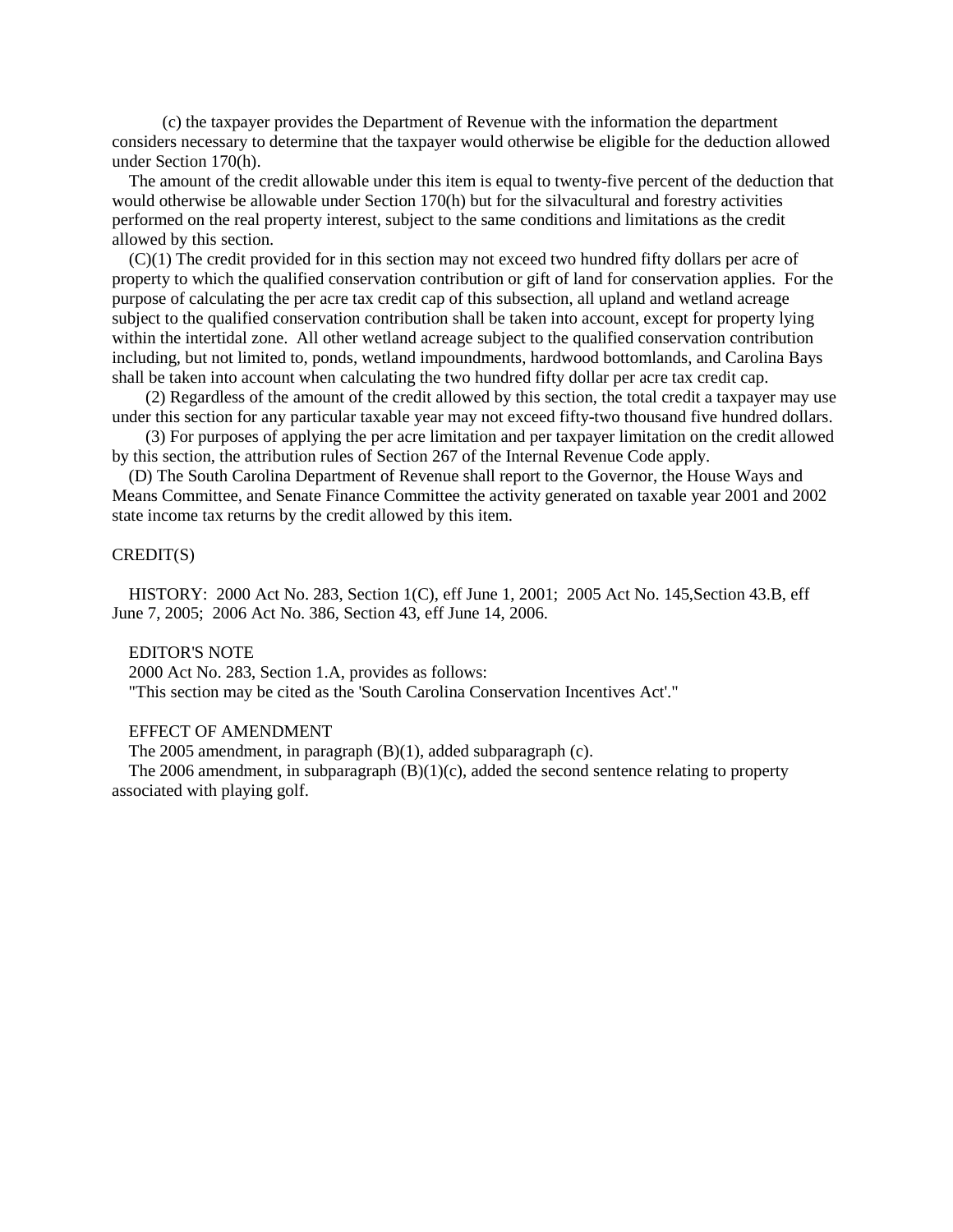# **ATTACHMENT 2**

Internal Revenue Code 170(h)

(h) Qualified conservation contribution.--

(1) In general.--For purposes of subsection  $(f)(3)(B)(iii)$ , the term "qualified conservation contribution" means a contribution--

(A) of a qualified real property interest,

(B) to a qualified organization,

(C) exclusively for conservation purposes.

(2) Qualified real property interest.--For purposes of this subsection, the term "qualified real property interest" means any of the following interests in real property:

(A) the entire interest of the donor other than a qualified mineral interest,

(B) a remainder interest, and

(C) a restriction (granted in perpetuity) on the use which may be made of the real property.

(3) Qualified organization.--For purposes of paragraph (1), the term "qualified organization" means an organization which--

(A) is described in clause (v) or (vi) of subsection  $(b)(1)(A)$ , or

 $(B)$  is described in section 501 $(c)(3)$  and--

(i) meets the requirements of section  $509(a)(2)$ , or

(ii) meets the requirements of section  $509(a)(3)$  and is controlled by an organization described in subparagraph (A) or in clause (i) of this subparagraph.

(4) Conservation purpose defined.--

(A) In general.--For purposes of this subsection, the term "conservation purpose" means--

(i) the preservation of land areas for outdoor recreation by, or the education of, the general public,

(ii) the protection of a relatively natural habitat of fish, wildlife, or plants, or similar ecosystem,

(iii) the preservation of open space (including farmland and forest land) where such preservation

is--

(I) for the scenic enjoyment of the general public, or

(II) pursuant to a clearly delineated Federal, State, or local governmental conservation policy, and will yield a significant public benefit, or

(iv) the preservation of an historically important land area or a certified historic structure.

(B) Special rules with respect to buildings in registered historic districts.--In the case of any contribution of a qualified real property interest which is a restriction with respect to the exterior of a building described in subparagraph (C)(ii), such contribution shall not be considered to be exclusively for conservation purposes unless--

(i) such interest--

(I) includes a restriction which preserves the entire exterior of the building (including the front, sides, rear, and height of the building), and

(II) prohibits any change in the exterior of the building which is inconsistent with the historical character of such exterior,

(ii) the donor and donee enter into a written agreement certifying, under penalty of perjury, that the donee--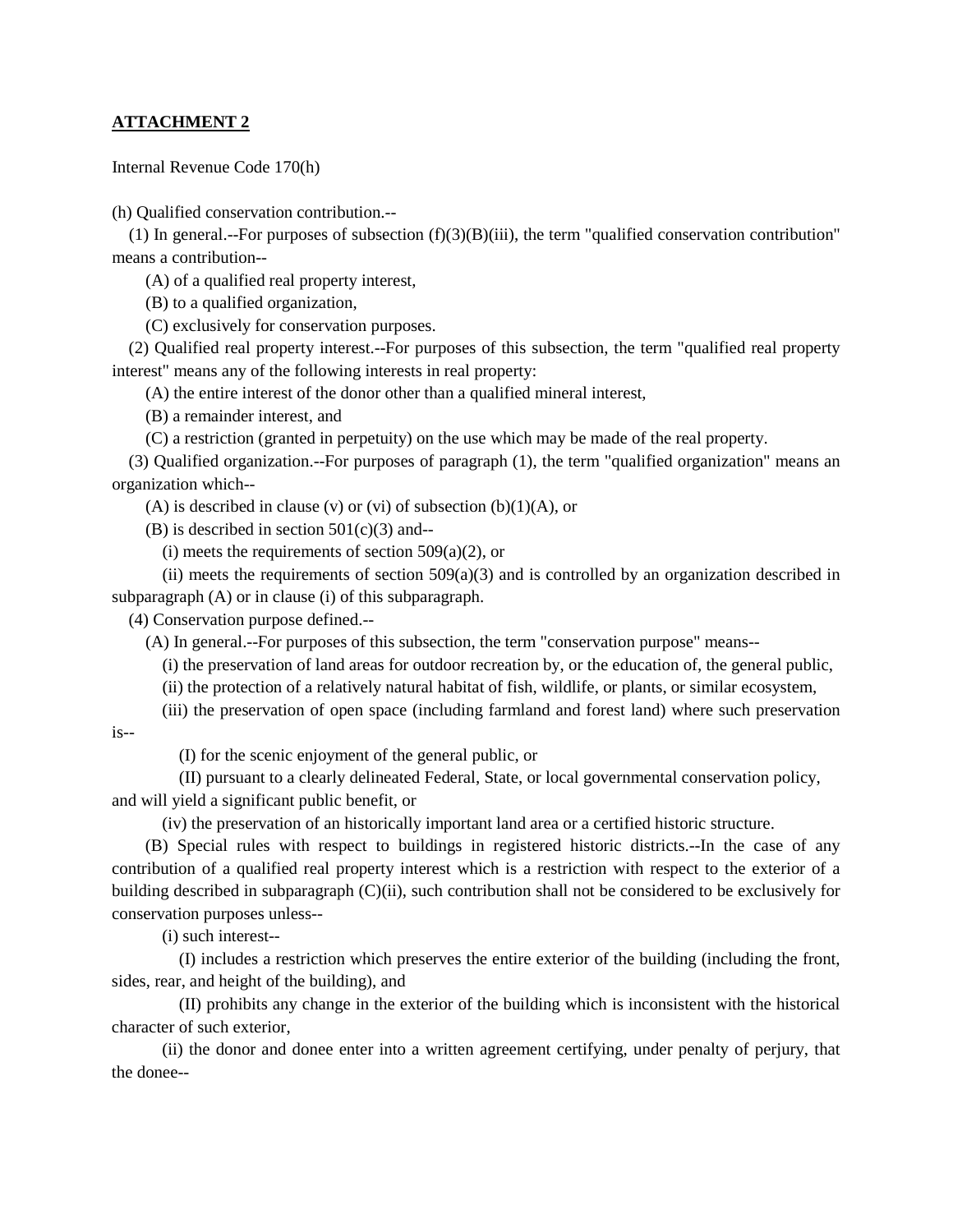(I) is a qualified organization (as defined in paragraph (3)) with a purpose of environmental protection, land conservation, open space preservation, or historic preservation, and

(II) has the resources to manage and enforce the restriction and a commitment to do so, and

(iii) in the case of any contribution made in a taxable year beginning after the date of the enactment of this subparagraph, the taxpayer includes with the taxpayer's return for the taxable year of the contribution--

(I) a qualified appraisal (within the meaning of subsection  $(f)(11)(E)$ ) of the qualified property interest,

(II) photographs of the entire exterior of the building, and

(III) a description of all restrictions on the development of the building.

(C) Certified historic structure.--For purposes of subparagraph (A)(iv), the term "certified historic structure" means--

(i) any building, structure, or land area which is listed in the National Register, or

(ii) any building which is located in a registered historic district (as defined in section  $47(c)(3)(B)$ ) and is certified by the Secretary of the Interior to the Secretary as being of historic significance to the district.

A building, structure, or land area satisfies the preceding sentence if it satisfies such sentence either at the time of the transfer or on the due date (including extensions) for filing the transferor's return under this chapter for the taxable year in which the transfer is made.

(5) Exclusively for conservation purposes.--For purposes of this subsection--

(A) Conservation purpose must be protected.--A contribution shall not be treated as exclusively for conservation purposes unless the conservation purpose is protected in perpetuity.

(B) No surface mining permitted.--

(i) In general.--Except as provided in clause (ii), in the case of a contribution of any interest where there is a retention of a qualified mineral interest, subparagraph (A) shall not be treated as met if at any time there may be extraction or removal of minerals by any surface mining method.

(ii) Special rule.--With respect to any contribution of property in which the ownership of the surface estate and mineral interests has been and remains separated, subparagraph (A) shall be treated as met if the probability of surface mining occurring on such property is so remote as to be negligible.

(6) Qualified mineral interest.--For purposes of this subsection, the term "qualified mineral interest" means--

(A) subsurface oil, gas, or other minerals, and

(B) the right to access to such minerals.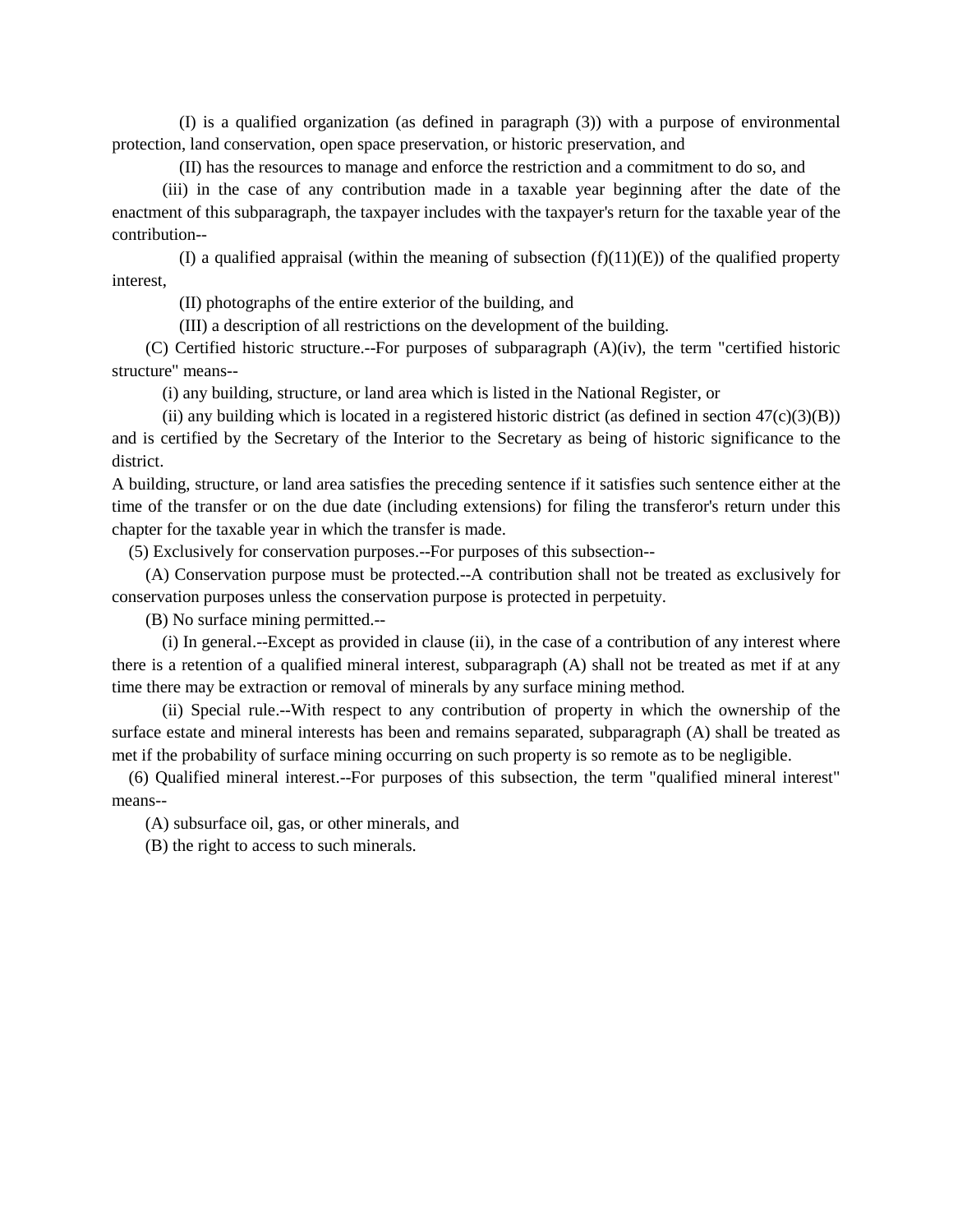# CHAPTER 17.

# HERITAGE TRUST PROGRAM

# ARTICLE 1

# HERITAGE TRUST PROGRAM

# EDITOR'S NOTE

Sections 51-17-10 through 51-17-150 were designated as Article 1 by 2006, Act No. 251, Section 1.

# **SECTION 51-17-10.** Definitions.

The following words or phrases have the definition given unless clearly specified otherwise:

- 1. "Board of the department" means the governing board of the Department of Natural Resources.
- 2. "Department" means the Department of Natural Resources.
- 3. "Advisory board" means the Heritage Trust Advisory Board.

4. "Natural area" means an area of land or water, or a combination thereof, generally, but not necessarily, large in size. Such an area may be in public or private ownership and shall contain relatively undisturbed ecosystems, landforms, threatened, endangered, or unique plant life or animal habitats, or other unusual or outstanding scientific, educational, aesthetic, or recreational characteristics.

5. "Natural feature" means an area of land or water, or a combination thereof, which is generally, but not necessarily, small in size. Such area may be in public or private ownership and shall contain or consist of outstanding remnants or natural elements of surviving undisturbed natural ecosystems such as record size individual species of plant life, nests or rookeries, geological formations, or objects of special scientific, educational, aesthetic, or recreational character.

6. "Cultural area or feature" means an area or feature which provides an outstanding example of our historical or archeological heritage. Such an area or feature shall be a site of special historic interest or contain outstanding remnants or elements of the way of life and significant events of our past so that through their preservation and the restoration of related existing structures, or the development of a historic area, as well as through study, investigation and examination of the material remains in that life, a record may be preserved of the interrelationship and effect between man's activities and his surrounding environment. A cultural area or feature may be one that is either publicly or privately owned.

7. "Heritage Preserve" means a natural or cultural area or feature which is "dedicated" under this chapter.

8. "Heritage Site" means a natural or cultural feature which has been recognized as such through "registration" under this chapter.

9. "Dedicate or dedication" means the process by which any natural or cultural area or feature shall be established as a Heritage Preserve in accordance with the procedures set out in Section 51-17-80. Dedication may result from either of the following methods, but no power of eminent domain is hereby conferred or granted to the board of the department, the advisory board, or the department under this chapter:

(a) "Acquisition" means the establishment of a Heritage Preserve whereby the owner of a natural or cultural area or feature transfers the fee simple interest therein to the board of the department for such purpose; or

(b) "Acceptance" means the establishment of a Heritage Preserve whereby the owner of a natural or cultural area or feature transfers less than the fee simple interest therein to the board of the department for such purpose. Examples are granting of a "conservation or open space easement" or the transfer of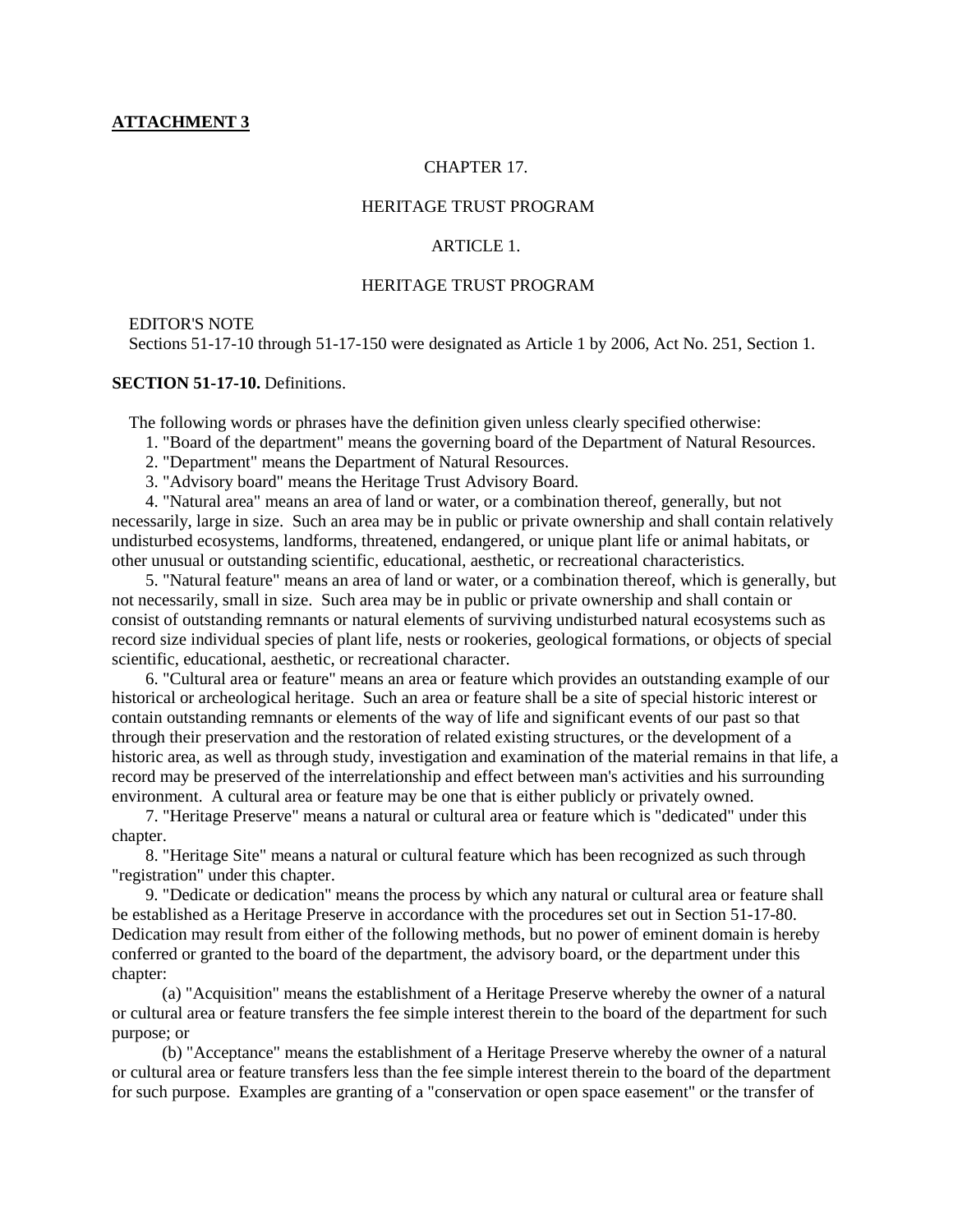title subject to a life estate or reverter. Interests in real estate of a term of years shall not qualify for dedication under this chapter.

10. "Register" or "registration" means the process by which the owner of a natural or cultural feature shall enter into a written agreement with the board of the department recognizing the unique and outstanding characteristics thereof in accordance with the procedures set out in Section 51-17-100.

11. "Priority areas and features list" means the list made up of those areas and features recommended by the advisory board, and approved by the board of the department, under this chapter whose preservation is of primary importance to the goals and purposes of this chapter and which are, therefore, eligible to be included as Heritage Preserves and Sites.

12. "The Heritage Trust Program" means the entire system established under this chapter to provide for the inventorying, preservation, use and management of unique and outstanding natural or cultural areas and features in this State. The term 'Heritage Trust' means the legal trust which is created under Section 51-17-90.

### CREDIT(S)

HISTORY: 1976 Act No. 600 Section 2; 1993 Act No. 181, Section 1280, eff July 1, 1993; 1993 Act No. 181, Section 1282, eff July 1, 1994.

### EFFECT OF AMENDMENT

The first 1993 amendment deleted former paragraph 1 reading "Commission" means the "Wildlife and Marine Resources Commission" and renumbered the remaining paragraphs accordingly; and in paragraph 1 (formerly 2) substituted "Department of Natural Resources" for "Wildlife and Marine Resources Department".

The second 1993 amendment in paragraph 1 substituted "Board of the department" means the governing board of the Department of Natural Resources" for "Commission" means the Wildlife and Marine Resources Commission"; in paragraph 2 substituted "Department of Natural Resources" for "Wildlife and Marine Resources Department"; and in paragraph 3 substituted "Advisory Board" for "Board".

# CROSS REFERENCES

Department of Natural Resources, generally, see Sections 50-3-10 et seq. RESEARCH REFERENCES Encyclopedias S.C. Jur. Logs and Timber Section 45, Conservation Restrictions and Easements Under S. C. Code Ann.Ss 27-9-10 to 27-9-30.

#### **SECTION 51-17-20.** Declaration of legislative findings.

The General Assembly finds that as a part of the continuing growth of the population and the development of the economy of the State it is necessary and desirable that portions of the State's rich natural and cultural diversity be set aside as Heritage Preserves and Sites and protected for the benefit of present and future generations, for once disturbed they cannot be wholly restored. Such areas and features are irreplaceable as laboratories for scientific research; as reservoirs of natural materials for which the value and usefulness thereof is not yet fully known; as habitats for rare and vanishing species; and as living museums where people may observe natural biotic and environmental systems and as areas for study and enjoyment as examples of the lands, structures and related artifacts which represent significant parts of our historical and cultural heritage.

While a number of independent and differing efforts, both private as well as governmental, have been initiated to protect some of these assets, a coordinated and concerted program is needed in order to avoid duplication among these and other valuable activities and to insure the maximum conservation of these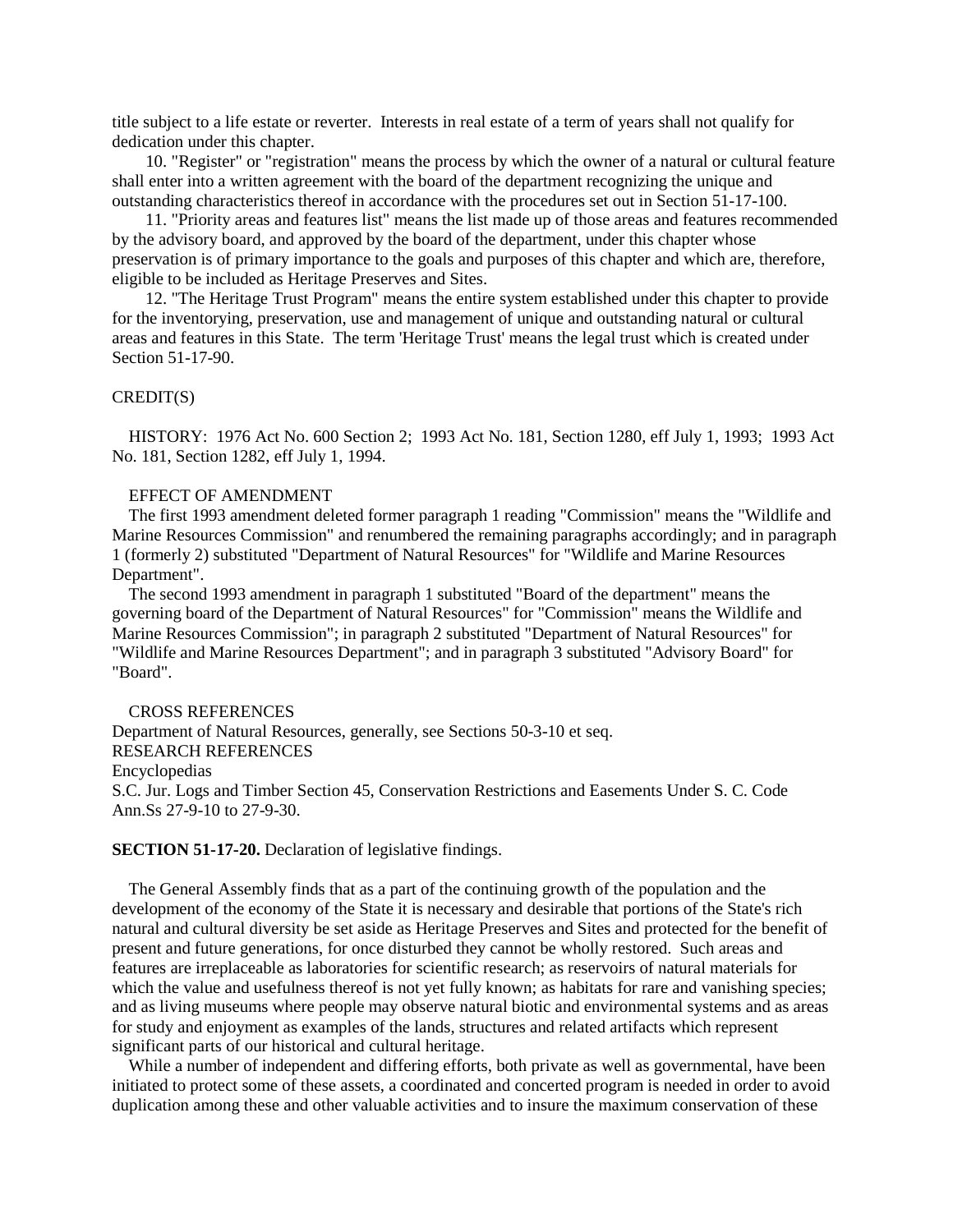resources through the establishment of a more effective and adequate official legal mechanism for identifying, recognizing and protecting such areas for their outstanding characteristics. While the preservation of all of these assets in their natural state is both impractical and often not necessarily in the total best interest of the State and the public, they exist in limited and decreasing quantities. The time is now for a decision to be made as to which of these areas and sites deserve increased protection and for selecting the most appropriate means for doing so.

It is therefore the public policy of this State to secure for the people, both present and future generations, the benefits of an enduring resource of natural and cultural areas and features by establishing a system of Heritage Preserves and Sites; protecting this system; gathering and disseminating information regarding it; establishing and maintaining a listing of Heritage Preserves and Sites; and otherwise encouraging and assisting in the preservation of natural and cultural areas and features of this State.

# CREDIT(S)

HISTORY: 1976 Act No. 600 Section 1; 1993 Act No. 181, Section 1282, eff July 1, 1994.

EFFECT OF AMENDMENT The 1993 amendment reprinted this section with no apparent changes. LIBRARY REFERENCES 89 C.J.S., Trusts Section 19. RESEARCH REFERENCES Encyclopedias S.C. Jur. Logs and Timber Section 46, Heritage Trust Program Under S. C. Code Ann.Ss 51-17-10 to 51-17-150.

**SECTION 51-17-30.** Purpose of Heritage Trust Program.

The Heritage Trust Program is created to achieve the following goals by protecting lands and making them available to state agencies, educational institutions, and public and private groups for the following purposes:

1. For research in such fields as archeology, agriculture, conservation, ecology, forestry, genetics, geology, history, paleontology, pharmacology, soil science, taxonomy, and similar fields by governmental employees, educational and scientific groups as well as by private individuals.

2. For the teaching of archeology, biology, conservation, ecology, geology, history, natural history, and other subjects.

3. As habitats and places for maintaining plant and animal species in communities.

4. As reservoirs of natural and cultural materials.

5. As places of natural and cultural interests and beauty whereby through visitation the public may observe, value, and enjoy natural and cultural processes and events. Unique recreational opportunities of a type not generally available through the existing State Park System may be provided, including outdoor sporting usage such as hunting and fishing as well as aesthetics, where wholly compatible and consistent with the character of the area or feature.

6. As benchmarks against which to measure such processes or events as well as the environmental degradation from natural and unnatural influences.

7. To promote the understanding and appreciation of the aesthetic, cultural, and scientific values of such areas and features by the people of the State.

8. For the preservation and protection of Heritage Preserves and Sites against modification or encroachment resulting from occupation, development, or other uses which would destroy their natural and cultural character.

9. As places for maintaining representative lands and related structures which illustrate periods, events, styles, and uses of the land in our state's historic and cultural heritage.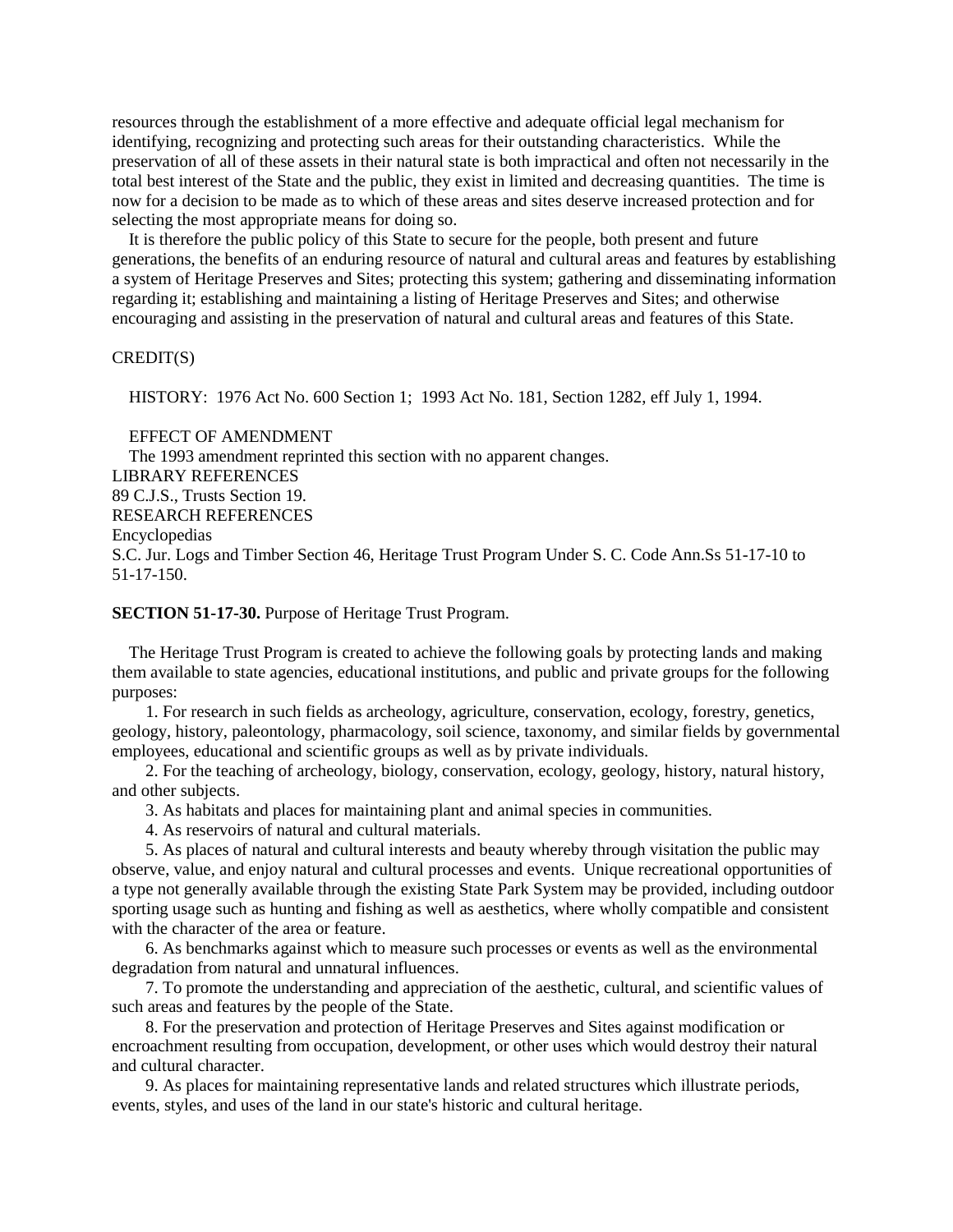CREDIT(S)

HISTORY: 1976 Act No. 600 Section 3; 1993 Act No. 181, Section 1282, eff July 1, 1994.

EFFECT OF AMENDMENT The 1993 amendment made grammatical changes. LIBRARY REFERENCES 89 C.J.S., Trusts Section 19. RESEARCH REFERENCES Encyclopedias S.C. Jur. Logs and Timber Section 46, Heritage Trust Program Under S. C. Code Ann.Ss 51-17-10 to 51-17-150.

**SECTION 51-17-40.** Powers and duties of Wildlife and Marine Resources Commission.

The board of the department shall have the following duties, responsibilities, and powers under this chapter:

1. To serve as trustee of the trust created under this chapter and to carry out the powers, duties, and responsibilities thereunder;

2. To supervise the establishment, updating and maintenance of a statewide inventory of the natural and cultural resources and the maintenance of a list of those areas and features selected or established under this chapter as priority areas and features or as Heritage Preserves and Sites;

3. To select from the recommendations of the advisory board those natural and cultural features, the preservation of which is of primary importance to the goals and purposes of this chapter, and to classify such as priority areas and features;

4. To select from the recommendations of the advisory board those priority areas and features which should be dedicated or recognized as Heritage Preserves or Sites, and thereafter to establish as such through dedication or recognition;

5. To select from the recommendations of the advisory board those Heritage Preserves, interests therein or portions thereof, deserving of protection under the Heritage Trust and thereafter to transfer same into the corpus of the trust.

6. To conduct public hearings on the question of whether any particular natural or cultural area or feature should be established as a Heritage Preserve or Site, or on the uses or nonuses which shall apply to any area dedicated under the Heritage Trust Program;

7. To manage or provide for the management of Heritage Preserves through the promulgation of rules and regulations designed to preserve the primary natural character of such areas or features and to provide the maximum public usage thereof which is compatible and consistent with the character of the area. Management duties and responsibilities may be assigned to any governmental or private group, with its consent, with respect to any particular Heritage Preserve;

8. To cooperate with and to enter into agreement with other state, federal, county, and local units of government as well as private groups for the promotion of the purposes of this chapter including the carrying out of other requirements under federal and state law.

9. To report annually to the Governor and to the General Assembly as to the activities of the Heritage Trust Program and its future plans, and to make any specific recommendations which it feels, if implemented, would assist in achieving the goals and purposes of this chapter.

### CREDIT(S)

HISTORY: 1976 Act No. 600 Section 4; 1993 Act No. 181, Section 1282, eff July 1, 1994.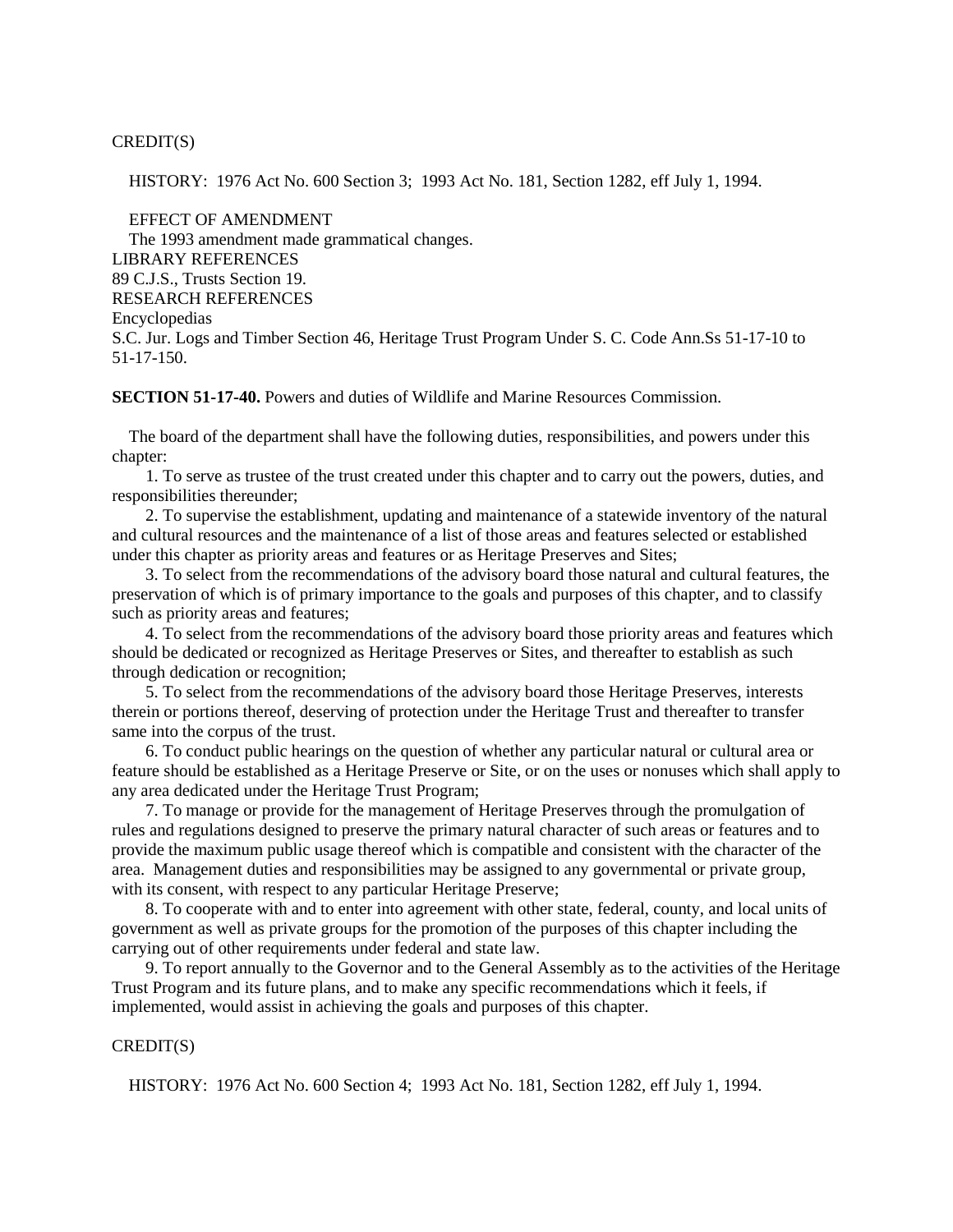# EFFECT OF AMENDMENT

The 1993 amendment substituted "board of the department" for "commission".

#### CROSS REFERENCES

Department of Natural Resources, generally, see Sections 50-3-10 et seq. Regulations promulgated under authority of this section, see S.C. Code of Regulations R. 123-152. RESEARCH REFERENCES Encyclopedias S.C. Jur. Logs and Timber Section 46, Heritage Trust Program Under S. C. Code Ann.Ss 51-17-10 to 51-17-150.

**SECTION 51-17-50.** Heritage Trust Advisory Board created; composition.

The Heritage Trust Advisory Board is hereby created to assist the board of the department in carrying out its duties and responsibilities under this chapter. The advisory board shall consist of seventeen members who shall be chosen as follows and shall elect from its membership a chairman:

1. From the general public, six persons, one from each congressional district within the State, who shall be appointed by the Governor and serve for a term of six years. Of these six, four persons shall be from the scientific community who are recognized and qualified experts in the ecology of natural areas, and two persons shall be from the cultural community who are recognized and qualified experts in the history and archeology of the State. The term "expert" does not of necessity denote a professional but one learned and interested in the field.

2. From state government, the following persons or their designees:

A. The Chairman of the board of the Department of Natural Resources;

B. The Director of the Department of Natural Resources;

C. The Director of the South Carolina Department of Park, Recreation and Tourism;

D. The Director of the Land Resources Conservation Districts Division of the Department of Natural Resources;

E. The Director of the South Carolina Department of Archives and History;

F. The State Forester;

G. The State Archeologist;

H. The Director of the State Museum; and

I. The Secretary of Commerce.

Provided, however, of the initial appointees under this section, that of the six persons appointed under Item 1 above, two shall serve for a term of two years, two for a term of four years, and two for a term of six years.

### CREDIT(S)

HISTORY: 1976 Act No. 600 Section 5; 1991 Act No. 248, Section 6; 1993 Act No. 181,Section 1281, eff July 1, 1993; 1993 Act No. 181, Section 1282, eff July 1, 1994; 1994 Act No. 361, Section 8, eff May 3, 1994.

# EFFECT OF AMENDMENT

The first 1993 amendment substituted "board of the department" for "Commission", "advisory board" for "Board", "Director" for "Executive Director" of the Department of Parks, Recreation and Tourism and the Land Resources Conservation Commission; and "Director of the Department of Commerce" for "Director of the South Carolina State Development Board".

The second 1993 amendment substituted "board of the department" for "Commission", "advisory board" for "Board", "Department of Natural Resources" for "Wildlife and Marine Resources Commission", and "Director" for "Executive Director" in subparagraphs B, C and D.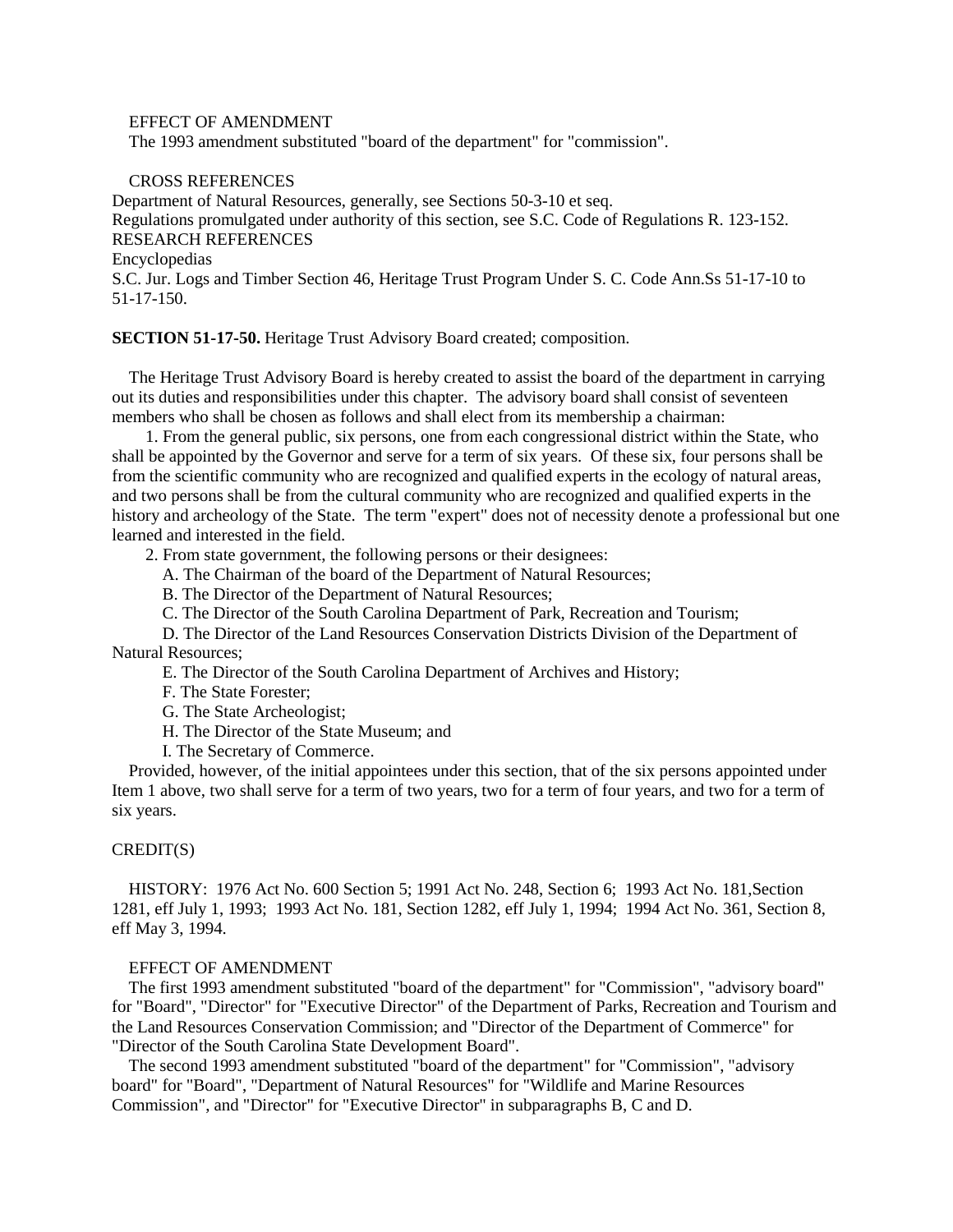The 1994 amendment in subparagraph I of paragraph 2, substituted "Secretary of Commerce" for "Director of the Department of Commerce".

### CROSS REFERENCES

Department of Natural Resources, see Sections 50-3-10 et seq. Department of Parks, Recreation and Tourism, generally, see Sections 51-1-10 et seq. Director of South Carolina Department of Archives and History, generally, see Section 60-11-60. Director of State Museum, generally, see Section 60-13-50. South Carolina Institute of Archeology and Anthropology, generally, see Section 60-13-210. South Carolina Land Resources Conservation Commission, generally, see Sections 48-9-220 et seq. State Forester, generally, see Section 48-23-50. LIBRARY REFERENCES 89 C.J.S., Trusts Section 19.

# **SECTION 51-17-60.** Powers and duties of Board.

The Heritage Trust Advisory Board shall have the following powers and duties:

1. To review the inventories prepared and submitted by the department and other state agencies as well as other appropriate sources of information and to recommend therefrom to the board of the department the selection of those areas and features as priority areas and features that it deems to be of primary importance to the goals and purposes of this chapter.

2. To evaluate, review and examine proposals of the department and other state agencies as well as citizen recommendations for the dedication or recognition of specific areas and features as Heritage Trust Preserves and Sites, and from its expertise to recommend to the board of the department the dedication or recognition of such areas and features which it feels proper.

3. To recommend to the board of the department any rules, regulations, management criteria, allowable uses and such which the advisory board feels would be beneficial to carrying out the goals and purposes of this chapter.

4. To appoint technical committees consisting of experts in specialty areas dealing with the ecology, history, and archeology of our State and any other type committees that the advisory board feels can be of assistance in fulfilling its duties and responsibilities under this chapter.

5. To assist in maintaining a list of areas and sites which through dedication become Heritage Trust Preserves or Sites and to make public information regarding their location, management, regulation, and permissible public uses and the like.

6. To authorize research and investigation for inventory and assessment purposes, including the reasonable right of entry and inspection, and to disseminate information and recommendations pertaining to natural and related cultural areas and features.

### CREDIT(S)

HISTORY: 1976 Act No. 600 Section 6; 1993 Act No. 181, Section 1282, eff July 1, 1994.

#### EFFECT OF AMENDMENT

The 1993 amendment substituted "board of the department" for "commission".

### CROSS REFERENCES

Advisory Board's approval or disapproval, after hearing, of proposed conveyance of conservation easement, see Section 27-8-30.

**SECTION 51-17-70.** Powers and duties of Wildlife and Marine Resources Department.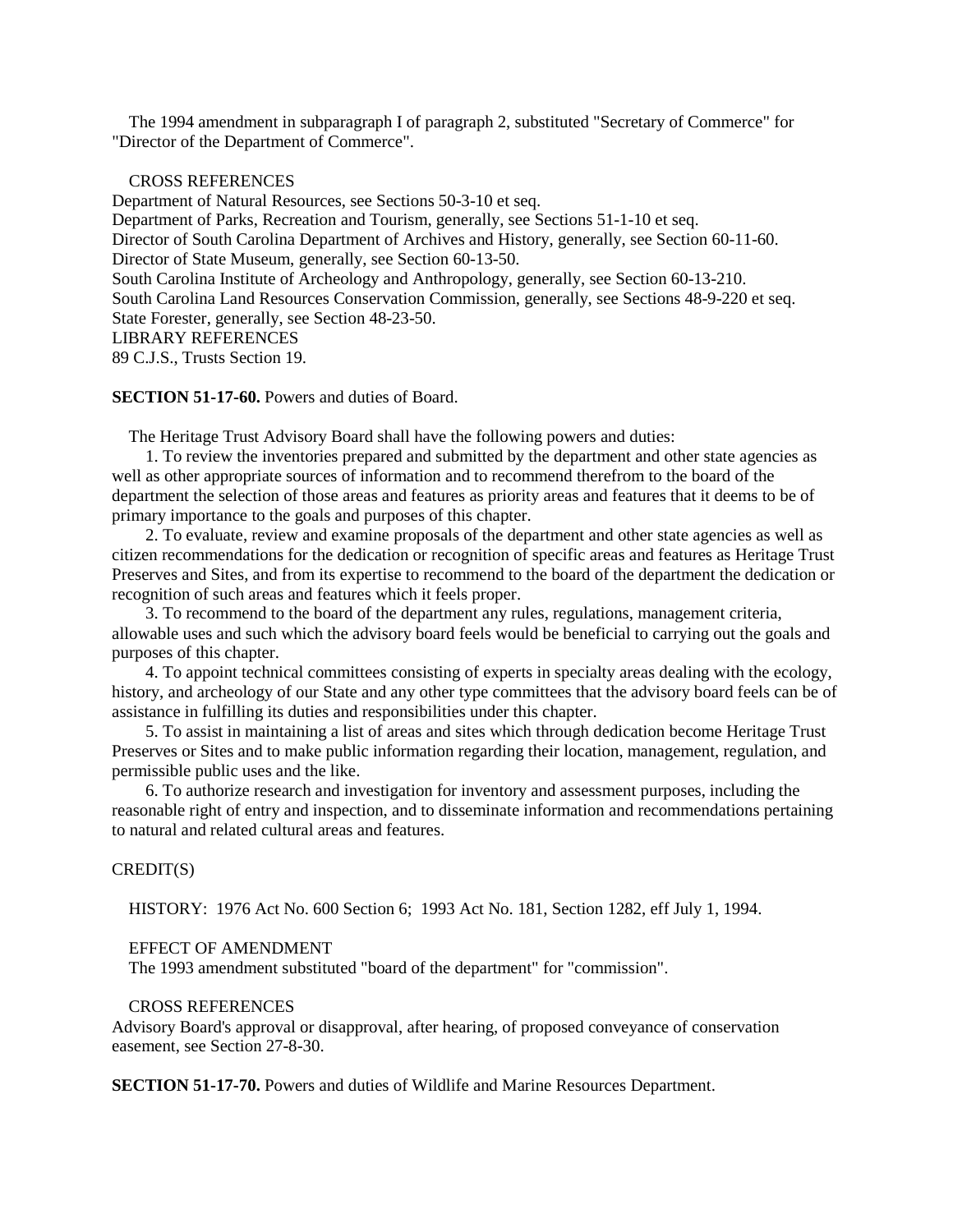The department shall act as the basic staff for the board of the department and the advisory board and shall have the following powers and duties:

1. The director shall select a member of his staff who shall be primarily responsible for the administration of the Heritage Trust Program.

2. The department shall supply such other staff and support services as the board of the department and the advisory board require to fulfill their duties and responsibilities under this chapter.

3. The department shall maintain a public record of any inventories or lists established under this chapter.

4. The department shall work with owners, both public and private, in the development of proposals for the dedication and recognition of natural and cultural areas and features as Heritage Preserves and Sites, and it shall keep the advisory board informed of the same in order that therefrom the advisory board may make recommendations to the board of the department as provided under this chapter.

5. The department shall consult with and work in cooperation with the Department of Archives and History, the State Archeologist, the Department of Parks, Recreation and Tourism and any other state, county, or local unit of government, or any private entity, or group which is or should be directly involved in the Heritage Trust Program as well as in any particular efforts to preserve or protect any specific area or feature under the provisions of this chapter. In all cases, the department shall attempt to avoid duplication of effort with other agencies and groups and shall have no mandatory authority hereunder to require action by any such body.

# CREDIT(S)

HISTORY: 1976 Act No. 600 Section 7; 1993 Act No. 181, Section 1282, eff July 1, 1994.

# EFFECT OF AMENDMENT

The 1993 amendment substituted "board of the department" for "commission" and, in paragraph 1, "director" for "Executive Director".

CROSS REFERENCES Department of Natural Resources, generally, see Sections 50-3-10 et seq. RESEARCH REFERENCES Encyclopedias S.C. Jur. Logs and Timber Section 46, Heritage Trust Program Under S. C. Code Ann.Ss 51-17-10 to 51-17-150.

### **SECTION 51-17-80.** Establishment of Heritage Preserves.

Upon recommendation of the advisory board and approval by the board of the department, any area or feature on the "Priority Areas and Features List" may be established as a Heritage Preserve through the process of dedication. In addition to the transfer of either the fee simple interest or a lesser interest therein such as an open space easement, the owner of any such area or feature must enter into a written "Dedication Agreement" with the department whereby any restrictions, conditions, permissive and nonpermissive uses of the area or feature involved are clearly stated. Once the necessary deed, easement or the like has been filed along with the "Dedication Agreement" in the real estate records for the county in which the area or feature is located, the process of dedication shall be complete and a Heritage Preserve shall have formally been established.

No area or feature of primarily cultural significance or character shall be dedicated unless the Archives and History Commission approves thereof. The following restrictions shall apply to all Heritage Preserves:

1. The primary dedication as a Heritage Preserve shall be to preserve and protect the natural or cultural character of any area or feature so established. The board of the department and its agents shall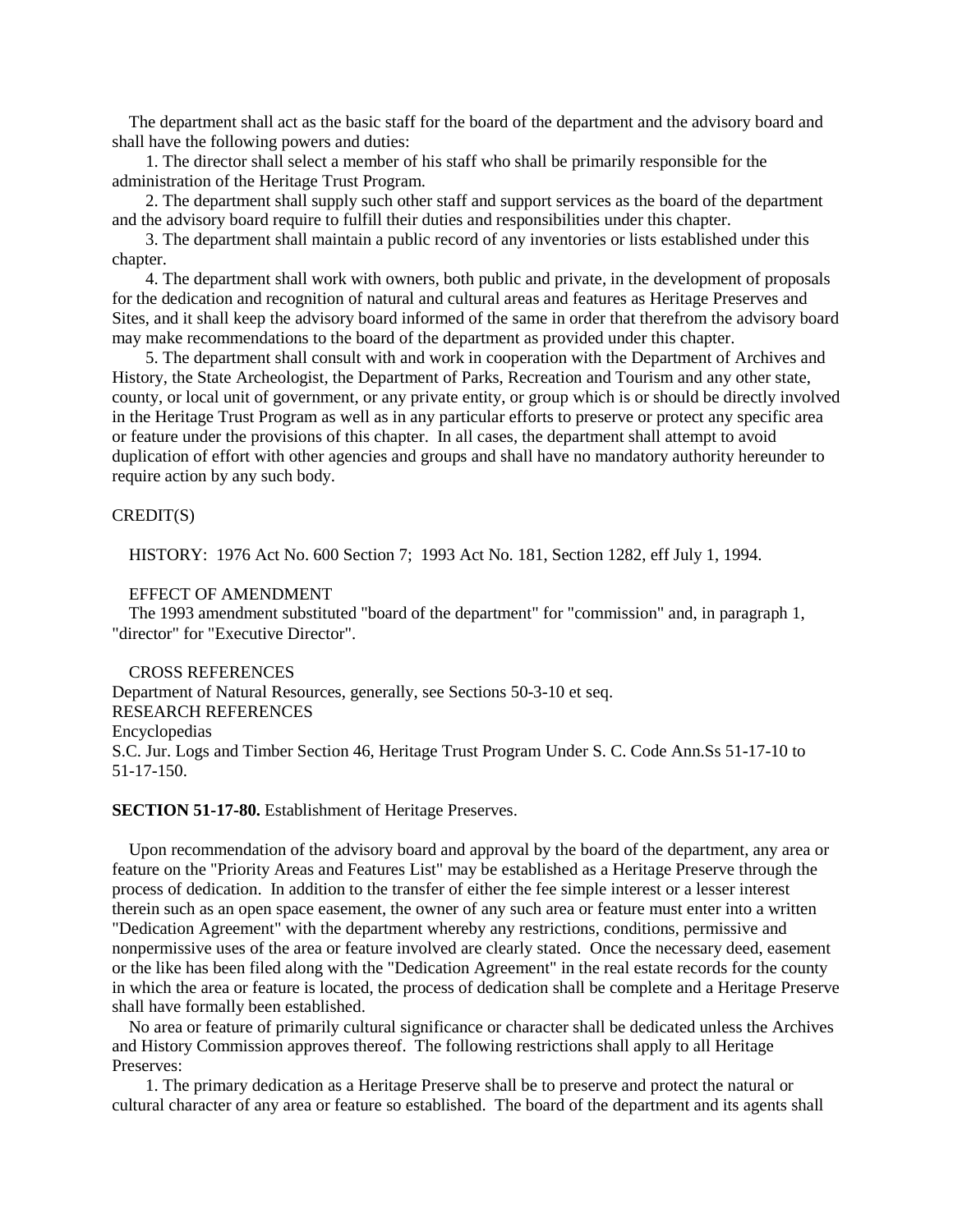in all cases maintain the essential character of any area or feature dedicated, and as such they are hereby declared to be at their highest, best and most important use for the public benefit. No Heritage Preserve shall be taken for any other public purpose unless the approval of both the board of the department and the Governor has been obtained. In no case shall any Heritage Preserve be taken for any private use.

2. An acquisition by dedication shall be in perpetuity.

3. In any case where an area or feature is dedicated as a Heritage Preserve through acceptance of less than the fee simple interest therein, no management of such property shall be performed by state agencies or their employees and no public funds shall be utilized in the upkeep or general maintenance of such property; provided, in the case where public usage of such area or feature is compatible and consistent with the natural character of the property and the owner is agreeable to allow such as defined under this chapter, reasonable costs of maintenance and management may be borne by the State.

4. No acquisition of any area or feature as a Heritage Preserve shall be allowed whereby the department receives the fee simple interest in the property while the grantor or transferor retains the beneficial use or interests in the land except where total and complete public usage of the area or feature as allowed under this chapter is agreed to in the "Dedication Agreement".

5. Within ninety days from the date of the completion of the dedication process by which an area or feature is established as a Heritage Preserve, or as soon thereafter as possible, the department shall recommend a management plan for the area or feature concerned. Such proposed plan shall include recommendations as to the uses and nonuses to which the property should be put, recommendations as to whether all or a part of the area or feature is deserving of increased protection through inclusion in the Heritage Trust, the projected cost of the management of the property, and recommendations as to whether or not a user fee would be appropriate. All state, federal, county, local, and private groups interested in the area or feature involved shall be allowed to have input into the proposed management plan. The plan shall be considered by the advisory board, and therefrom the advisory board shall propose to the board of the department an overall management plan for the area or feature concerned. Upon approval by the board of the department of a plan, the department or that agency or group authorized by the board of the department shall manage the Heritage Preserve in accordance therewith.

### CREDIT(S)

HISTORY: 1976 Act No. 600 Section 8; 1993 Act No. 181, Section 1282, eff July 1, 1994.

# EFFECT OF AMENDMENT

The 1993 amendment substituted "advisory board" for "board" and "board of the department" for "commission".

# **SECTION 51-17-85.** Disposition of Heritage Trust property; exception.

(A) Notwithstanding another provision of law or subsection (B) of this section, the board may not dispose of any Heritage Trust property if otherwise permitted to do so unless there are restrictions sufficient to protect all of the natural and cultural characteristics of the property.

(B) For the purposes of county, state, or federal infrastructure projects, subsection (A) does not apply.

# CREDIT(S)

HISTORY: 2006 Act No. 251, Section 3, eff March 28, 2006; 2009 Act No. 12, Section 1, eff May 6, 2009.

### EFFECT OF AMENDMENT

The 2009 amendment, in subsection (A), substituted "another" for "any other" and added "or subsection (B) of this section"; and added subsection (B) relating to county, state, or federal infrastructure projects.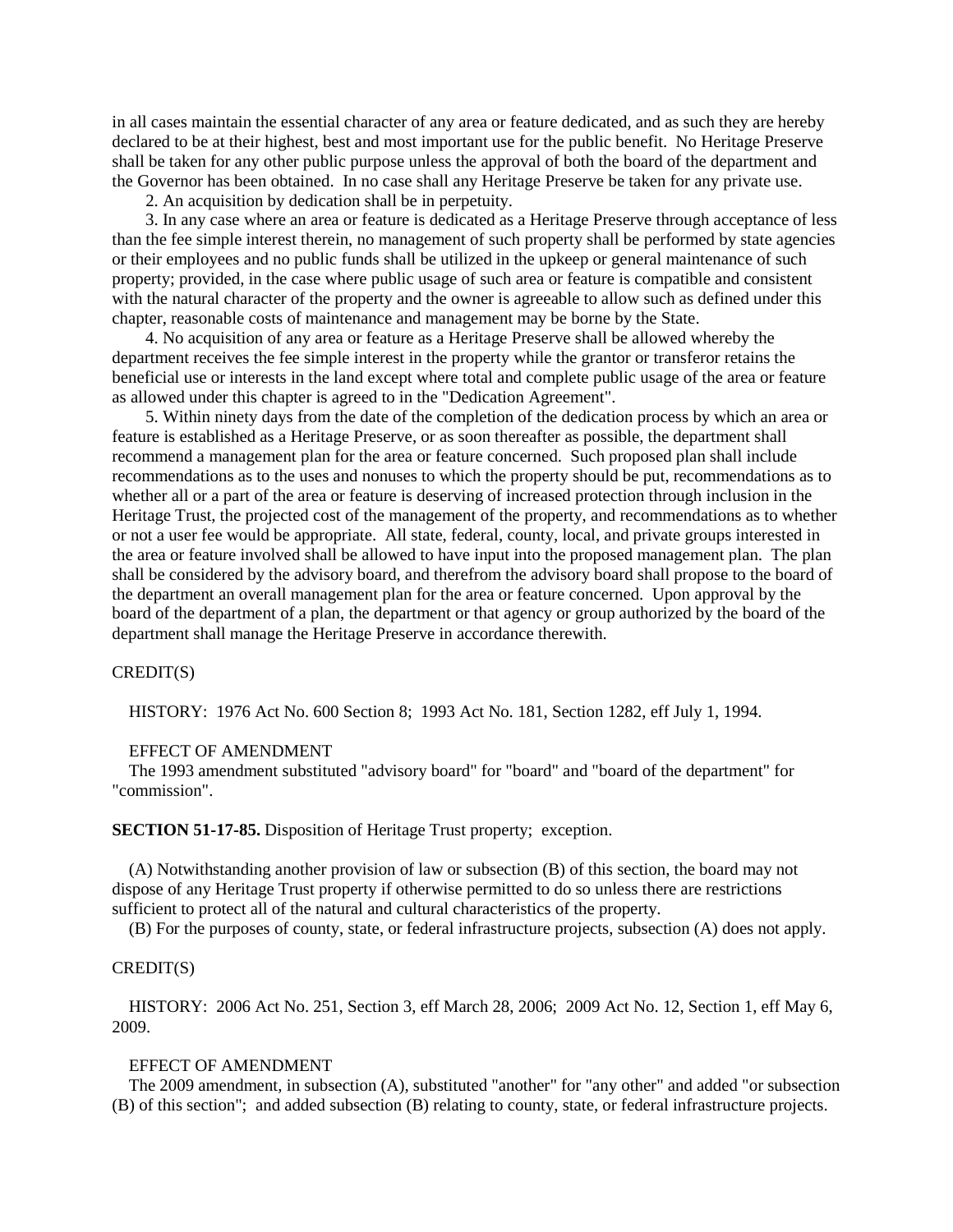### **SECTION 51-17-90.** South Carolina Heritage Trust created.

There is hereby created the South Carolina Heritage Trust, the trustee of which shall be the Board of the South Carolina Department of Natural Resources. The corpus of the trust shall be made up of those Heritage Preserves which the board of the department considers to be of such outstanding and unique natural or cultural character so as to be significant and essential to the carrying out of the goals and purposes of this chapter and as such, to merit a greater degree of preservation than that provided by dedication. The board of the department shall have authority to place into the corpus of the trust any Heritage Preserve that it feels meets this criteria and which has been recommended for inclusion therein by the advisory board. The beneficiaries of this trust are and shall be the present and future generations of citizens of the State, more particularly those present and future citizens residing within a close proximity to any area or feature which itself, or an interest therein, becomes, constitutes, or comprises a part of the corpus of such trust and who actually enjoy use of such area or feature; and further and more particularly, those present and future students, teachers, and persons residing in the State who are concerned with conservation or with research in any facet of ecology, history, or archeology and who actually utilize any such area or feature for the promotion of such interest.

Wherever the term "area or feature" is used in this section, it shall include "or interests therein". The following, except as otherwise expressly provided, shall constitute substantive terms of the trust and apply to any area or feature which becomes a part of the corpus thereof:

1. Upon approval by the board of the department of the inclusion of a Heritage Preserve in the corpus of the South Carolina Heritage Trust, such transfer shall be recorded in the county in which the property is located and shall establish conclusive proof that such area or feature is suitable for preservation and protection under this chapter and constitutes a part of the corpus of the South Carolina Heritage Trust.

2. In any case wherein the previous owner of a Heritage Preserve has restricted such area or feature from inclusion in the South Carolina Heritage Trust, or where the previous owner has withheld an interest therein such as a life estate or reverter, the Heritage Preserve involved shall not be allowed to become a part of the corpus of the South Carolina Heritage Trust unless at a subsequent time such approval is obtained from such person or his successor in interest.

3. Upon the approval by the board of the department of the inclusion of any Heritage Preserve in the South Carolina Heritage Trust and the transfer of the title or interest held by the board of the department therein to the trust, subject to the provisions of Item 2 of this section, legal title to such area or feature shall be conveyed to the trustee of the South Carolina Heritage Trust and the equitable, or beneficial ownership, shall rest in those beneficiaries previously stated and described, whether such property was owned by a private or public source prior to dedication.

4. Upon approval by the advisory board, the department, the board of the department, and any agency of the State is hereby authorized to enter into agreement in advance with any person, firm, corporation, legal entity of government, or any private group that any particular area or feature shall be conveyed to the trustee in trust under the provisions of this chapter.

5. Upon approval by the board of the department of inclusion of any Heritage Preserve into the corpus of the South Carolina Heritage Trust, the advisory board shall review the management plan therefor as well as the "Dedication Agreement" and any other sources of information which it may consider appropriate. Upon approval thereof by the board of the department, the department, or that agency or group assigned management responsibilities therefor, shall manage the property in accordance therewith. Except to the extent expressly otherwise provided in the "Dedication Agreement", the following substantive terms shall be deemed to be set forth in the conveyance to the Heritage Trust and the trustee shall hold such property in trust subject to such terms:

(a) The essential natural character of the property shall be maintained.

(b) There shall be no erection of any improvements thereon except those minimal improvements necessary for the security, safety, or convenience of the public and those required for maintenance and management.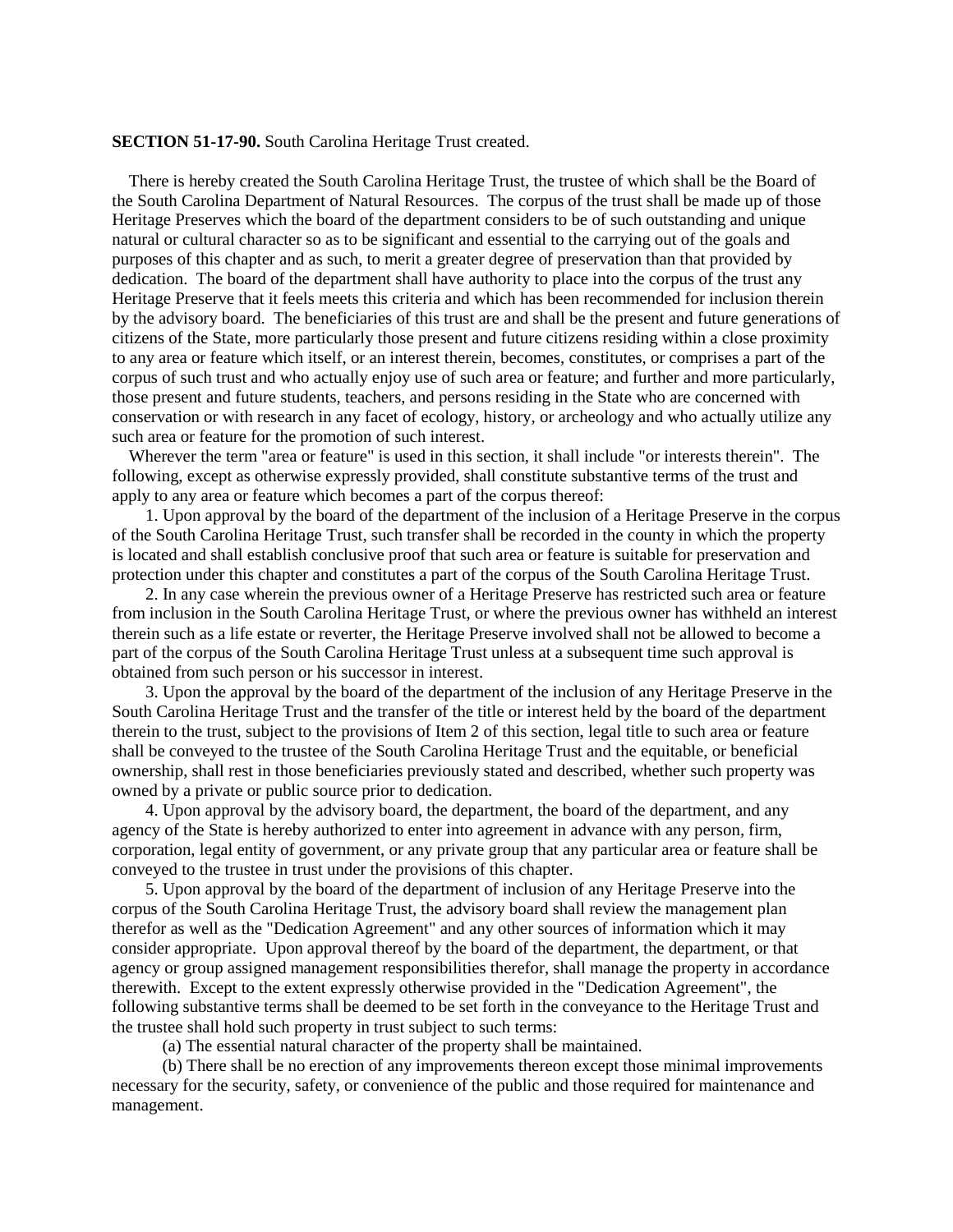(c) Cutting or burning of timber, wood or other destruction of flora or fauna shall be permitted only for conservation or regeneration of flora or fauna; or for the control of plant succession by deliberate manipulation for restoration of preservation of a particular vegetation type or of an endangered species of flora, fauna or wildlife; or for the establishment and maintenance of nature and hiking trails, camping areas and the like where compatible and consistent with the character of the area or feature concerned and not seriously damaging or detrimental to the natural quality of the property.

(d) No stream shall be dammed or have its course altered.

(e) No motorized vehicles shall be permitted on the property other than those utilized by the trustee or its agents in management and protection of the property or used by the general public for ingress and egress to the property in compliance with the management plan for the area or feature concerned.

(f) No change shall be made in the general topography of the area or feature except for those minimal alterations which may be necessary to provide on-foot access to the public for visitation, or observation; and this shall be done only where wholly compatible and consistent with the character of the property and where no detrimental effect shall result.

(g) No activity shall be allowed or permitted which might pollute any stream, body of water, or the atmosphere.

(h) No signs, billboards or other advertising of any kind shall be erected; however, informational and directional signs related to the designation of the area or feature as a Heritage Preserve and related to the public's enjoyment thereof shall be allowed when approved by the trustee.

(i) No other acts or uses which are detrimental to the retention of the property in its natural state shall be allowed, including those detrimental to flood control, drainage, water conservation, erosion control or soil conservation, or fish or wildlife habitat preservation.

(j) Where cultural areas or features are involved, reasonable excavation, improvement and the like shall be allowed for research purposes as well as to restore such area or feature.

(k) The trust shall continue in perpetuity.

(l) Nothing in this chapter shall be interpreted as restricting the use of an existing or any future easement, express or implied, in favor of any utility or other holder of an easement for public purposes.

6. Those natural and related cultural areas and features which are acquired as Heritage Preserves in accordance with the trust provisions of this chapter are hereby declared to be as such at their highest, best and most important use for the public benefit. The State, any agencies thereof, local or county entities of government, or public utility which has the power of condemnation by law may acquire by purchase, gift, or eminent domain an easement or other interest in any property comprising a part of the corpus of the Heritage Trust; provided, however, that before any such condemnation shall occur a court of competent jurisdiction shall determine the following:

(1) there is an unavoidable and imperative public necessity that the property or interest therein be taken for another public use;

(2) that there is no feasible and prudent alternative for the proposed use for which the property or interest therein is to be taken; and

(3) that the proposal for taking includes all possible planning to minimize the harm done to such property resulting from such proposed use. Where the court deems appropriate, a public hearing shall be conducted prior to the court's decision to allow comment and input thereto. No city, county, public district, agency of the State, or public utility of the State shall acquire any real property which is a part of the corpus of the Heritage Trust through condemnation for the purpose of utilizing such property for another public use unless the acquiring entity pays or transfers to the Heritage Trust sufficient compensation to enable the operating entity to replace the real property and facilities thereon. The trustee of the trust shall have authority to utilize such proceeds to acquire additional property for the trust and to maintain those properties which form the corpus of the trust.

7. The common law of South Carolina pertaining to trusts shall be applicable to the Heritage Trust and to all areas or features, or interests therein, which become a part of this corpus. Without in any way limiting the generality of the foregoing, such trusts shall not fail for want of a trustee, and the trust shall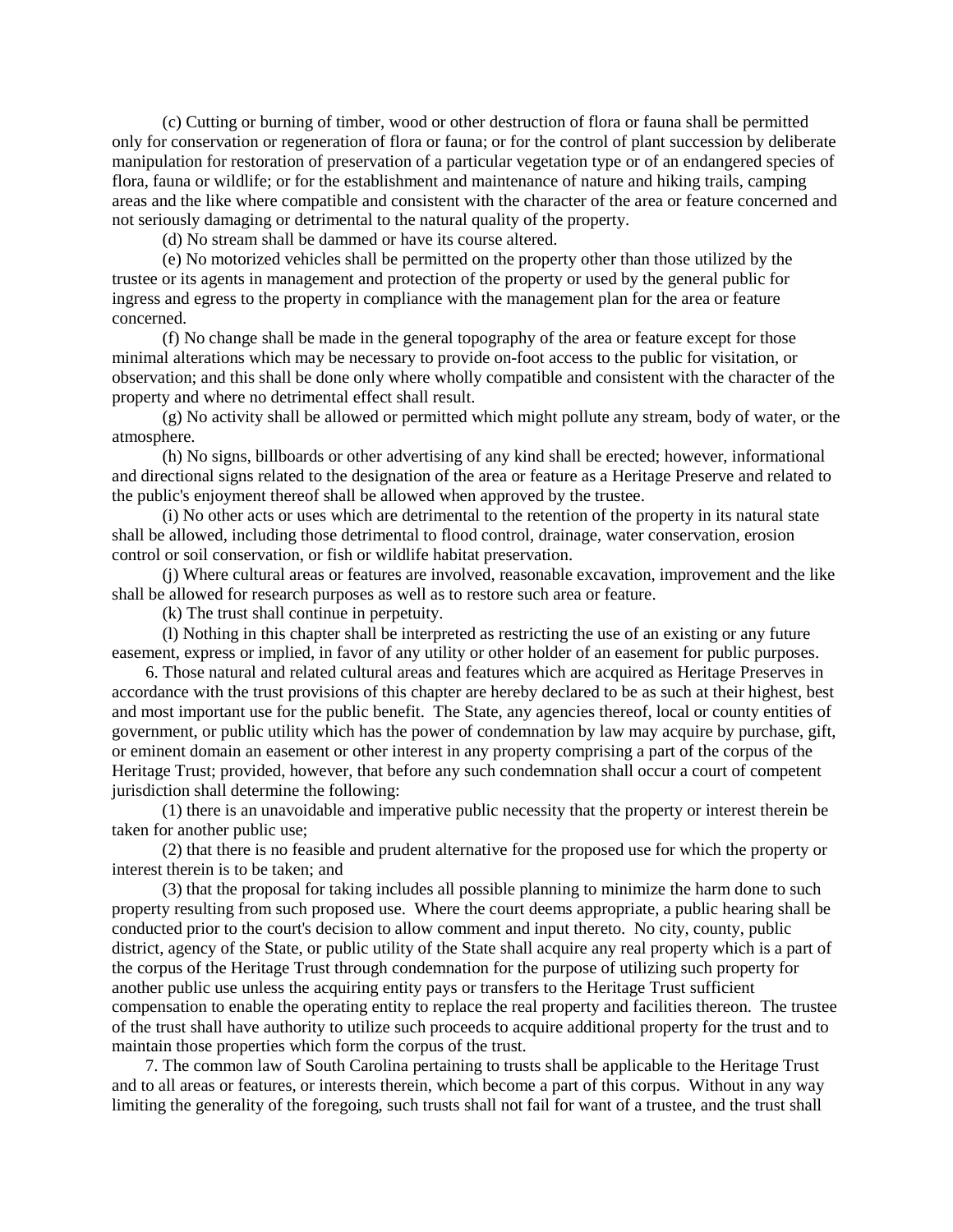be terminated as to any particular area or feature, or interest therein, only upon total failure of the intended purpose. Any substitution of the trustee or termination of the trust as to any particular area or feature, or interests therein, shall occur only after appropriate judicial action wherein the beneficiaries are adequately represented, and such total failure shall not in any way affect the remainder of the property within the corpus of the trust.

8. The trustee shall hold, manage, preserve and enforce the various areas and features, or interests therein, which become a part of the corpus of the trust in accordance with the terms of this chapter and in any respective conveyances and transfers thereto. To that end the trustees may adopt and modify rules and regulations for the use and enjoyment of such trust properties by the public, and may employ or appoint agents to act on their behalf in the management of such properties.

### CREDIT(S)

HISTORY: 1976 Act No. 600 Section 9; 1993 Act No. 181, Section 1282, eff July 1, 1994.

### EFFECT OF AMENDMENT

The 1993 amendment substituted "board of the department" for "commission" and "Board of the South Carolina Department of Natural Resources" for "South Carolina Wildlife and Marine Resources Commission".

LIBRARY REFERENCES 89 C.J.S., Trusts Section 19.

### **SECTION 51-17-100.** Registering of Heritage Sites.

In any case wherein a priority feature is either unsuited or unavailable for acquisition as a Heritage Preserve, the board of the department in agreement with the owner thereof may recognize such for its importance by registering it as a Heritage Site through the following registration procedures:

1. The department through its research and consultation with the owners of properties selected as priority features shall notify the advisory board of those which are unsuited or unavailable for dedication but for which the owners have made application for recognition as Heritage Sites through registration.

2. The advisory board shall review such applications and shall recommend to the board of the department the approval of those which it deems worthy of preservation through registration as Heritage Sites.

3. From the advisory board's recommendations, the board of the department shall approve those applications for recognition as Heritage Sites which it deems deserving and appropriate for carrying out the purposes of this chapter.

4. Upon approval of an application by the board of the department, the department may enter into a written agreement of registration with the owner of the feature concerned whereby the State shall give public recognition of the importance of the area or feature as a Heritage Site and the owner shall express his intent to preserve it.

5. The department shall erect and maintain an appropriate sign on the Heritage Site indicating its recognition and the owner thereof shall be given a certificate acknowledging its registration.

6. The registration agreement may be terminated by the owner or the board of the department at any time upon thirty days' notification to the other party. Such termination shall remove the feature from the Heritage Site Program, and any certificate previously issued therefor or sign erected shall be returned to the department by the property owner.

7. Unless the registration agreement is terminated, the owner of a Heritage Site shall maintain its essential natural character.

### CREDIT(S)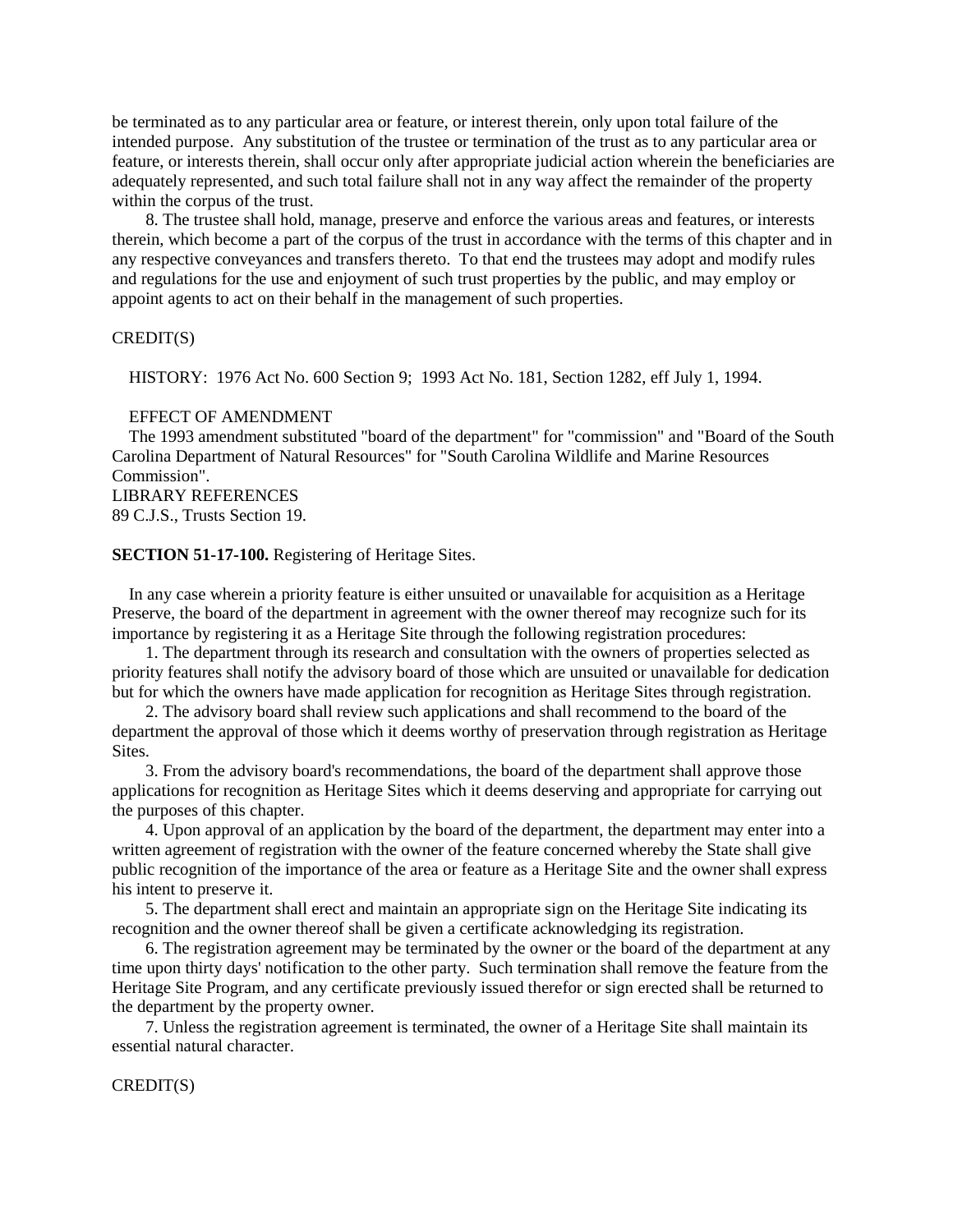HISTORY: 1976 Act No. 600 Section 10; 1993 Act No. 181, Section 1282, eff July 1, 1994.

#### EFFECT OF AMENDMENT

The 1993 amendment substituted "board of the department" for "commission" and "advisory board" for "board".

**SECTION 51-17-110.** Funding; appropriations; user fees; income.

The department shall include those costs and operating expenses necessary for the activities of the board of the department and the advisory board as well as staff support to carry out the provisions of this act in the annual State Appropriation Act. Funding for management of areas and features which become Heritage Preserves must be specifically requested by the department or that entity of government responsible for management thereof.

The board of the department shall select those Heritage Preserves for which it is appropriate to charge an individual user fee. The department may sell such user permits for a cost not to exceed five dollars and to be valid for the fiscal year in which issued at all Heritage Preserves where a permit is required. At the end of the fiscal year, the department shall distribute the funds collected among the entities of government assigned responsibility for management in direct proportion to the acreage which they manage. The proceeds of the sale of the user permits must be used to defray the management expenses.

# CREDIT(S)

HISTORY: 1976 Act No. 600 Section 11; 1985 Act No. 36, Section 1; 1993 Act No. 181, Section 1282, eff July 1, 1994.

EFFECT OF AMENDMENT

The 1993 amendment substituted "board of the department" for "commission". LIBRARY REFERENCES 89 C.J.S., Trusts Sections 263 et seq.

**SECTION 51-17-115.** Establishment and administration of Heritage Land Trust Fund.

There is created the Heritage Land Trust Fund, which must be kept separate from other funds of the State. The fund must be administered by the board of the department for the purpose of acquiring fee simple or lesser interest in priority areas, legal fees, appraisals, surveys, or other costs involved in the acquisition of interest in priority areas, and for the development of minimal facilities and management necessary for the protection of the essential character of priority areas.

Unexpended balances, including interest derived from the fund, must be carried forward each year and used only for the purposes provided in this chapter.

No fund money may be expended to acquire interest in property by eminent domain nor may the funds be expended to acquire interest in property without a recommendation of the Heritage Trust Advisory Board and the approval of the State Budget and Control Board.

The board of the department shall report by letter to the presiding officers of the General Assembly not later than January fifteenth each year all funds expended pursuant to this chapter for the previous year, including the amount of funds expended and the uses to which the expenditures were applied.

The fund is eligible to receive appropriations of state general funds, federal funds, donations, gifts, bond issue receipts, securities, and other monetary instruments of value. Reimbursement for monies expended from this fund must be deposited in this fund. Funds received through sale, exchange, or otherwise of any Heritage Preserve acquired under this section, or products of the Preserve such as timber, utility easement rights, and the like, accrue to the fund.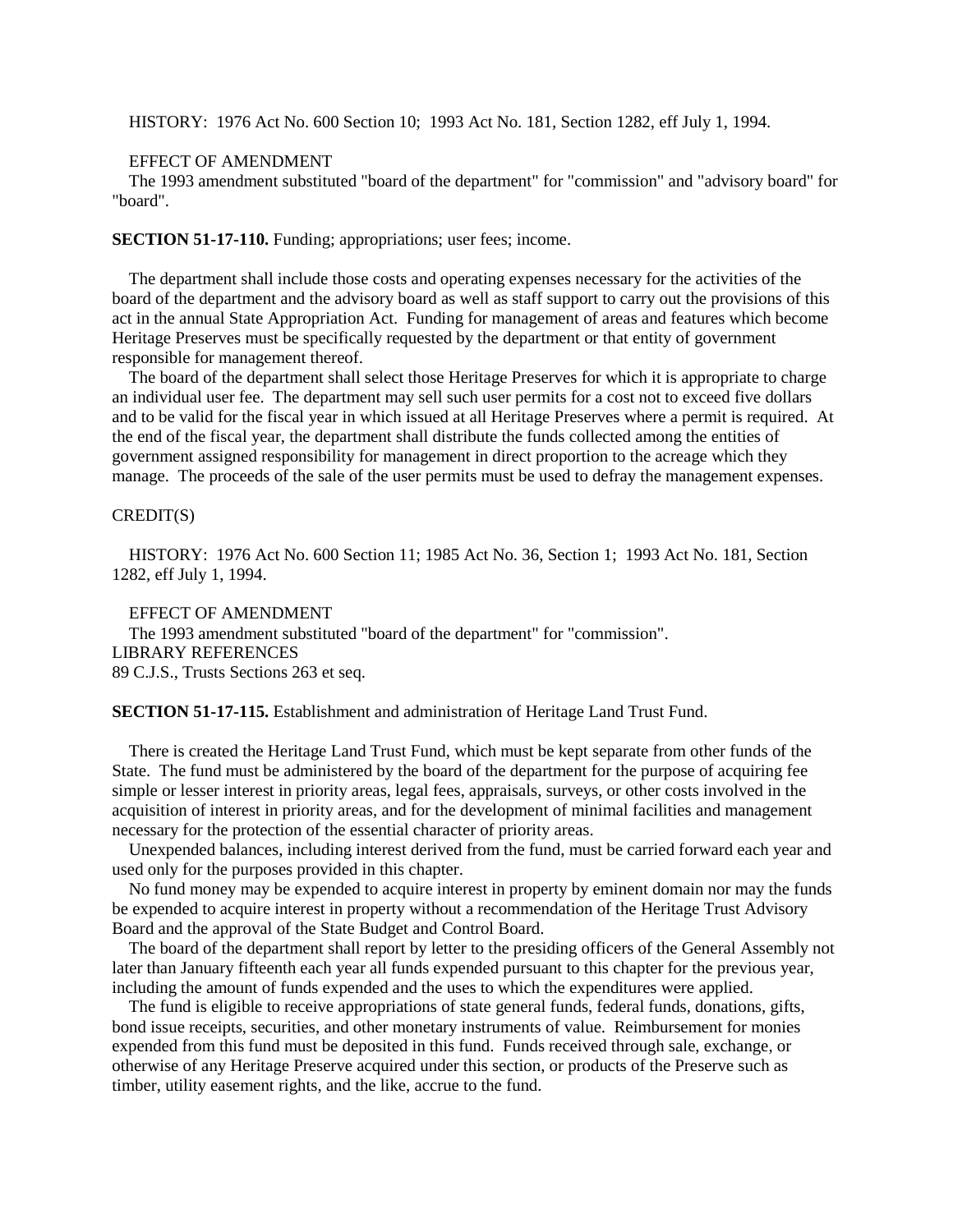# CREDIT(S)

HISTORY: 1985 Act No. 36, Section 2; 1993 Act No. 164, Part II, Section 44, eff June 21, 1993; 1993 Act No. 181, Section 1282, eff July 1, 1994; 1999 Act No. 100, Part II, Section 16, eff July 1, 1999.

#### EDITOR'S NOTE

1992 Act No. 501, Part II, Section 56, eff June 16, 1992, provides as follows:

"Notwithstanding the provisions of Section 12-21-380, for fiscal year 1987-88, fiscal year 1988-89, fiscal year 1989-90, and fiscal year 1990-91, 10/55 of the amount collected by the commission pursuant to that section must be paid to the Heritage Land Trust Fund."

This section was amended by 1993 Act No. 164 and Act No. 181.

1993 Act No. 181, Section 1614, provides as follows:

"Section 1614. Notwithstanding any permanent or temporary provision of law, any enactment, or portion thereof, of the General Assembly in 1993 in conflict with any provision of this act shall be suspended as to its force and effect until March 1, 1994. Where there is no conflict the provisions of any other enactments shall supersede the provisions of this act. For the purposes of this section, 'conflict' shall not include:

"(1) where provisions of the Code of Laws of 1976, as amended, are repeated herein so as to incorporate only changes in the names of agencies, divisions or departments, except so far as such change in name conflicts with another enactment or a portion of another enactment, or

"(2) where provisions of the Code of Laws of 1976, as amended, are repeated herein so as to incorporate only changes in the governance or structure of an agency, division or department except so far as such governance or structure is in conflict with another enactment or some portion of another enactment."

### EFFECT OF AMENDMENT

The first 1993 amendment, in the first paragraph, added "and management" following "minimal facilities" and added the last sentence providing that expenditures for management may not exceed ten percent of revenues for any year; and made grammatical changes throughout.

The second 1993 amendment substituted "board of the department" for "Wildlife and Marine Resources Commission".

The 1999 amendment deleted the last sentence of the first undesignated paragraph relating to limitations on the amount of management expenditures from the fund in any fiscal year.

# CROSS REFERENCES

Department of Natural Resources, generally, see Sections 50-3-10 et seq. Duties, responsibilities, and powers of the Wildlife and Marine Resources Commission under this chapter, generally, see Section 51-17-40. LIBRARY REFERENCES

89 C.J.S., Trusts Section 19.

**SECTION 51-17-117.** Heritage Trust Program; donations of real and personal property; disposition of donations.

(A) Donations of real and personal property including, but not limited to, land, houses, stocks, and bonds may be made to the Heritage Trust Program.

(B) The board of the department, on its own or by its agent, may:

(1) sell donated property. Proceeds from the sales must be deposited in the Heritage Land Trust Fund and used for the purposes established in this chapter;

(2) establish minimum acceptable prices for disposition of donated property;

(3) trade donated property for property of equal value;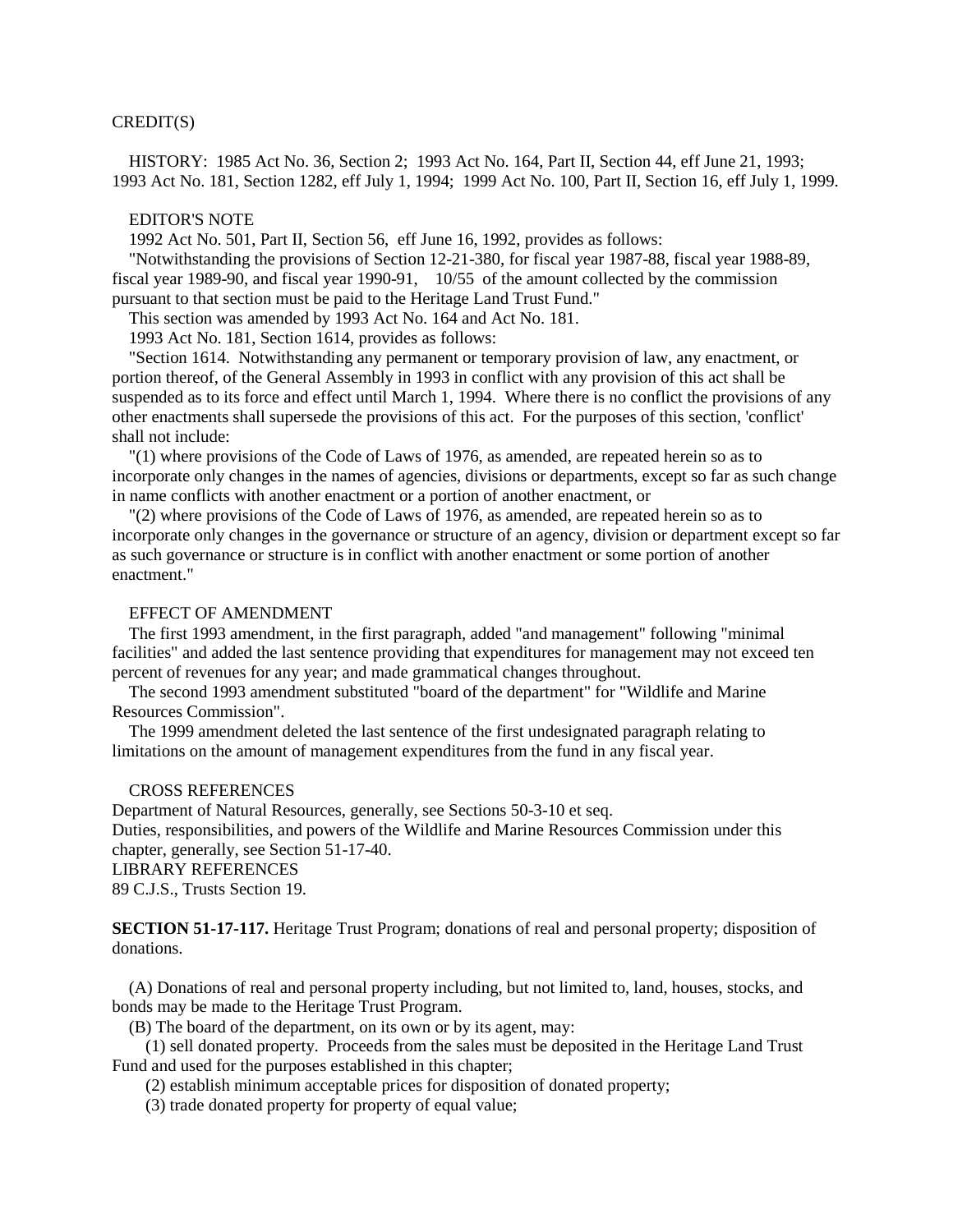(4) promote donations to the program through advertising;

(5) decline donations for any reason.

# CREDIT(S)

HISTORY: 1994 Act No. 346, Section 1, eff July 1, 1994.

### EDITOR'S NOTE

The preamble to 1994 Act No. 346, provides as follows:

"Whereas, the Heritage Trust Program is dedicated to protecting and preserving unique and outstanding natural and cultural lands in this State; and

"Whereas, the citizens of South Carolina frequently wish to donate assets to the Heritage Trust Program; and

"Whereas, this legislation will enable the Heritage Trust Program to better protect South Carolina's natural heritage for future generations; and

"Whereas, there will be no economic impact upon the state's annual state budget when the legislation is enacted. Now, therefore,"

#### **SECTION 51-17-120.** Effect on certain other lands.

Nothing contained in this chapter shall be construed as interfering with the purposes stated in the establishment of or pertaining to any state or local park, preserve, wildlife refuge, forest or other area or the proper management and development thereof, except that any agency managing an area or feature acquired as a Heritage Preserve or a Heritage Site under the provisions of this chapter shall preserve it in accordance with the applicable conveyance, registration agreement and the rules and regulations of the board of the department applicable thereto.

Neither the acquisition of any Heritage Preserve nor the registration of any Heritage Site nor any action taken by the board of the department under any of the provisions of this chapter shall void or replace any protective status under law which an area would have were it not a Heritage Preserve or Heritage Site, the protective provisions of this chapter being supplemental thereto.

# CREDIT(S)

HISTORY: 1976 Act No. 600 Section 12; 1993 Act No. 181, Section 1282, eff July 1, 1994.

#### EFFECT OF AMENDMENT

The 1993 amendment substituted "board of the department" for "commission".

# **SECTION 51-17-130.** Enforcement; penalties.

1. Enforcement officers of the Natural Resources Enforcement Division of the Department of Natural Resources, park rangers, and forestry rangers, as well as all other state and local law enforcement officials, shall have authority to enforce the provisions of this chapter.

2. The Attorney General shall enforce the rules and regulations of the board of the department both as they apply to those areas dedicated as well as those that are subsequently made a part of the corpus of the South Carolina Heritage Trust. In exercise of this authority, the Attorney General may, among other things and at the request of the board of the department, bring an action for injunctive or declaratory relief in any court of competent jurisdiction.

3. (a) Any person violating the provisions of this chapter where the damage to the property does not exceed five hundred dollars is guilty of a misdemeanor and, upon conviction, shall be fined not more than one hundred dollars or be imprisoned not more than thirty days for each offense.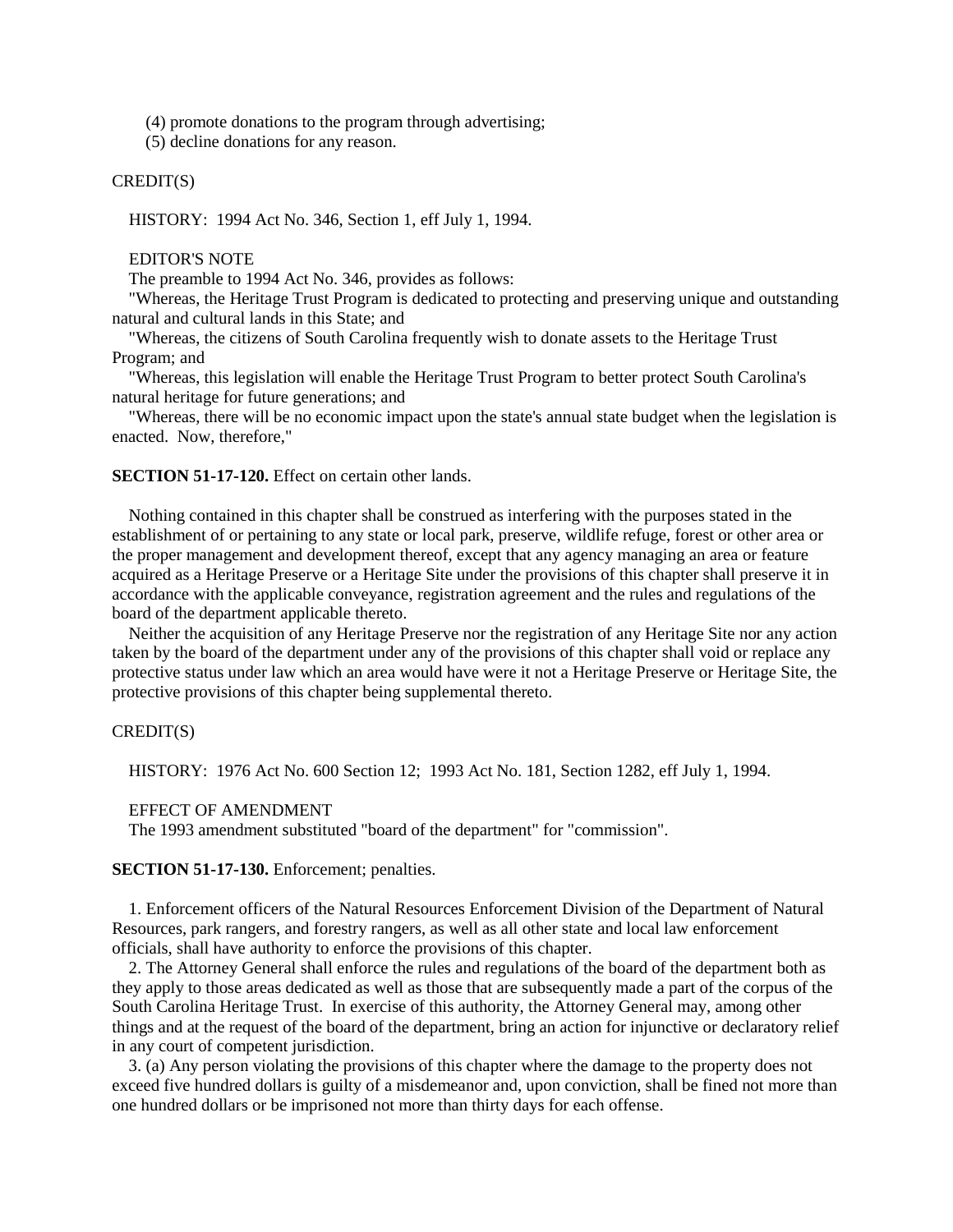(b) Any person violating the provisions of this chapter where the damage to the property exceeds five hundred dollars is guilty of a misdemeanor and, upon conviction, shall be fined not less than five hundred dollars nor more than five thousand dollars or be imprisoned not more than six months, or both, for each offense.

### CREDIT(S)

HISTORY: 1976 Act No. 600 Section 13; 1993 Act No. 181, Section 1282, eff July 1, 1994.

# EFFECT OF AMENDMENT

The 1993 amendment substituted "Enforcement officer of the Natural Resources Enforcement Division of the Department of Natural Resources" for "Conservation officers". LIBRARY REFERENCES 26 C.J.S., Declaratory Judgments Section 101.

**SECTION 51-17-140.** Maximum acreage to be acquired; prior approval by county delegation.

Not more than one hundred fifty thousand acres total of real property shall be acquired in fee under the provisions of this chapter. No acquisition may be made under this chapter in any county without written approval of a majority of the county delegation in the county where Heritage Trust properties are to be acquired.

### CREDIT(S)

HISTORY: 1976 Act No. 600 Section 14; 1993 Act No. 181, Section 1282, eff July 1, 1994; 2000 Act No. 387, Part II, Section 87, eff June 30, 2000.

# EFFECT OF AMENDMENT

The 1993 amendment changed "such property" to "the property".

The 2000 amendment increased the maximum acreage to be acquired from one hundred thousand acres to one hundred fifty thousand acres and made other nonsubstantive changes.

**SECTION 51-17-150.** Annual report detailing acquisitions in previous year and planned acquisitions for next five years.

The South Carolina Department of Natural Resources, as trustee for the Heritage Land Trust Fund, shall report annually to the Committee on Ways and Means of the House of Representatives and the Senate Finance Committee detailing acquisitions in the previous year by the Heritage Land Trust Fund and planned acquisitions for the next five years.

# CREDIT(S)

HISTORY: 1986 Act No. 540, Part II, Section 10B; 1993 Act No. 181, Section 1282, eff July 1, 1994.

# EFFECT OF AMENDMENT

The 1993 amendment substituted "Department of Natural Resources" for "Wildlife and Marine Resources". RESEARCH REFERENCES Encyclopedias S.C. Jur. Logs and Timber Section 45, Conservation Restrictions and Easements Under S. C. Code Ann.Ss 27-9-10 to 27-9-30.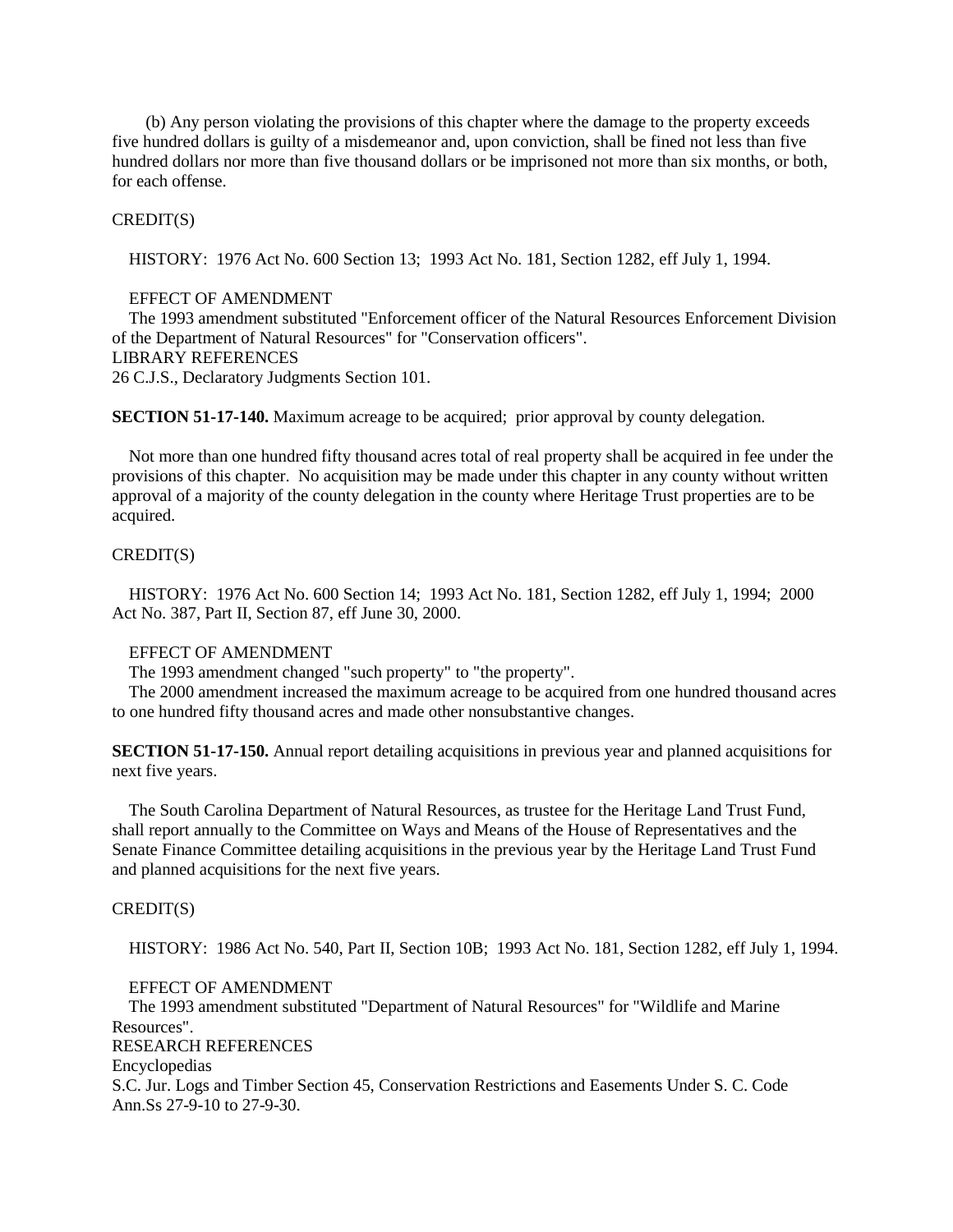# ARTICLE 3.

# HERITAGE TRUST REVENUE BONDS

# EDITOR'S NOTE

2006 Act No. 251, Section 2.A , provides as follows:

"(A) The General Assembly finds that it is desirable to provide continuing and general statutory authority for the South Carolina Department of Natural Resources to incur debt for the purpose of acquiring, restoring, improving, and managing certain Heritage Preserves as a part of The Heritage Trust Program, which debt is secured by a pledge of the revenues derived from a portion of the state deed recording fee dedicated to the Heritage Land Trust Fund pursuant to Article 24 of Title 12 of the 1976 Code. As trustee of the South Carolina Heritage Trust and administrators of the Heritage Land Trust Fund, the Board of the South Carolina Department of Natural Resources has demonstrated a need for additional funds to provide for acquisition, restoration, improvement, and management of properties that qualify for inclusion in the Heritage Trust Program and preservation for the benefit of present and future residents of the State of South Carolina.

"(B) The General Assembly further finds that it is in the best interests of the people of this State to authorize the board of the Department of Natural Resources, in its role as the trustee of the South Carolina Heritage Trust, acting through and in accordance with the terms of the Heritage Trust Program, to acquire, restore, improve, and manage additional properties suitable for inclusion in the Heritage Trust Program and to incur indebtedness for these purposes which is payable from the revenues derived from that portion of the state deed recording fee dedicated to the Heritage Land Trust Fund pursuant to Article 24 of Title 12 of the 1976 Code as provided in Article 3."

### **SECTION 51-17-310.** Definitions

As used in this article:

(1) "Board" means the governing board of the Department of Natural Resources which serves as the trustees of the South Carolina Heritage Trust.

(2) "Bond" or "bonds" means a note, bond, installment contract, or other evidence of indebtedness issued pursuant to this article.

(3) "Bond Reserve Fund" means the special fund that may be established by the board pursuant to this article, which must be in the custody of the State Treasurer or a corporate trust department of a financial institution selected by the State Treasurer and which is established primarily for the purpose of providing a reserve with which to meet the payment of the principal of and interest on bonds if payments otherwise required from the debt service fund are insufficient to meet the payment of the principal and interest as and when they are due and payable.

(4) "Department" means the South Carolina Department of Natural Resources.

(5) "Heritage Land Trust Fund" means the fund established and administered pursuant to Section 51-17-115 of the 1976 Code.

(6) "Heritage Land Trust portion of the state deed recording fee" means that portion of the state deed recording fee credited to the Heritage Land Trust Fund pursuant to Section 12-24-90(B)(1) of the 1976 Code.

(7) "Heritage Preserve" has the meaning provided in Section 51-17-10(7) of the 1976 Code.

(8) "The Heritage Trust Program" has the meaning provided in Section 51-17-10(12) of the 1976 Code.

(9) "State" or "this State" means the State of South Carolina.

(10) "State deed recording fee" means that portion of the deed recording fee imposed by Chapter 24 of Title 12 of the 1976 Code designated as the "state fee" in Section 12-24-90 of the 1976 Code.

(11) "State Treasurer" means the State Treasurer of South Carolina.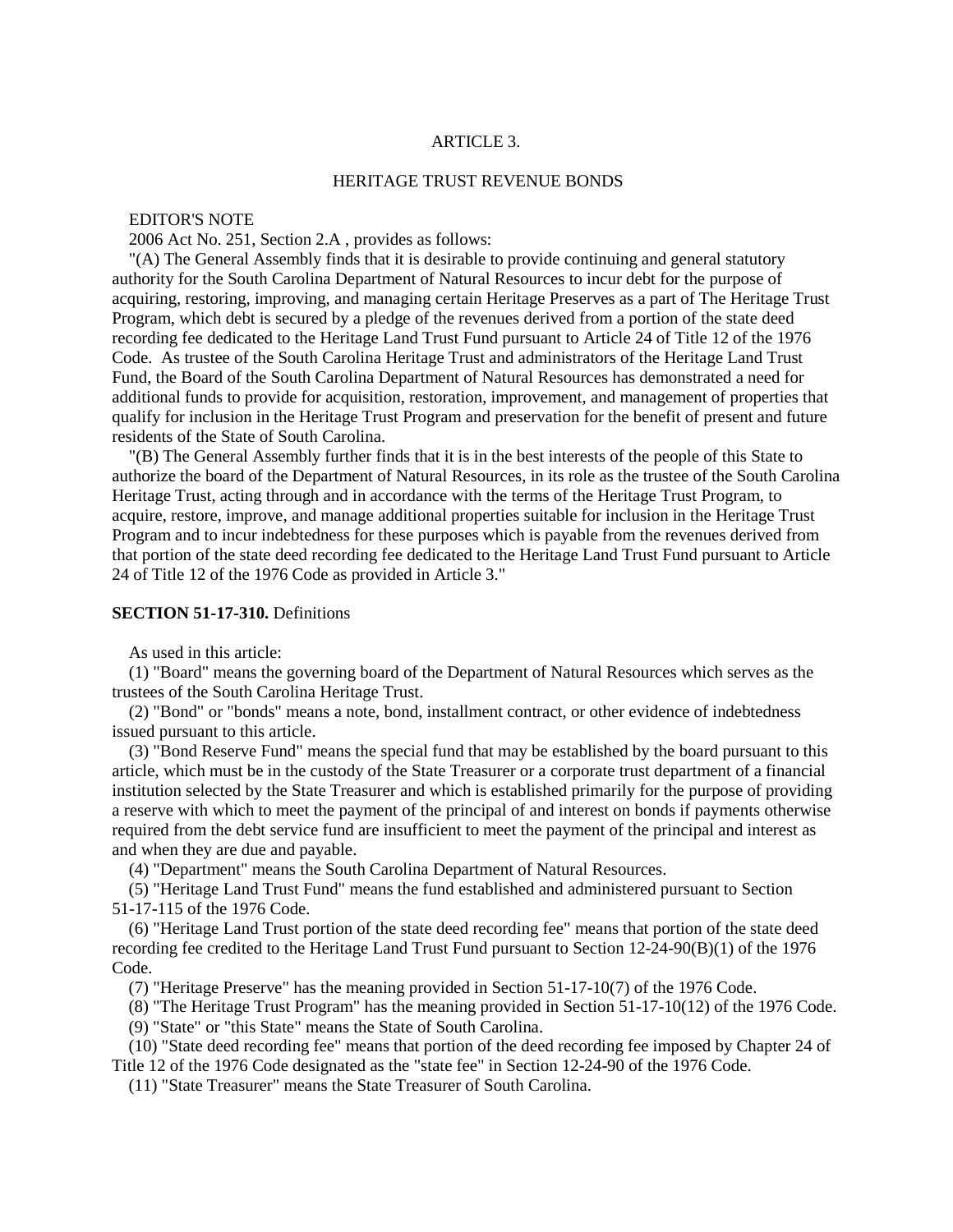(12) "Trustees" means the trustee of the South Carolina Heritage Trust which is the board of the Department of Natural Resources.

### CREDIT(S)

HISTORY: 2006 Act No. 251, Section 2.B, eff March 28, 2006.

**SECTION 51-17-320.** Power to issue bonds; purpose.

(A) The board may issue bonds in the name of the trustees for the purposes and in the manner provided in this section. The title of the bonds shall be designated by the board acting as the trustees.

(B) All bonds must be secured by and payable from only the Heritage Land Trust portion of the state deed recording fee, or that portion as the board determines to pledge for payment.

(C) The trustees or a person executing the bonds or notes are not liable personally on the bonds or notes and are not subject to personal liability or accountability by reason of the issuance of the bonds.

(D) The board acting as the trustees may not pledge the faith, credit, or taxing power of this State or its political subdivisions in connection with the issuance of the bonds, and each bond must recite on its face that it is a special source bond of the trustees issued pursuant to and in accordance with this article and Article X, Section 13(9) of the Constitution of this State, that it is secured by and payable from only the Heritage Land Trust portion of the state deed recording fee, that it is neither a general, legal, nor moral obligation of the State or its political subdivisions, and that it is not backed by the full faith, credit, or taxing power of this State or any of its political subdivisions. Failure to include this language on the face of a bond does not cause the bond to become a general, legal, or moral obligation of the State or its political subdivisions or a pledge of the full faith, credit, or taxing power of this State or its political subdivisions.

(E) A pledge of the Heritage Land Trust portion of the state deed recording fee made by the board acting as the trustees is valid and binding from the time the pledge is made. The trust portion of the state deed recording fee received by the Heritage Land Trust Fund is immediately subject to the lien of the pledge without physical delivery of the receipt or further act. The lien of the pledge is valid and binding against all parties having claims of any kind in tort, contract, or otherwise against the trustees, whether or not the parties have notice of them. The resolution of the board or other instrument by which a pledge is created must not be recorded or filed to perfect the pledge. In the resolution of the board authorizing the issuance of a bond pursuant to this article, the board shall provide for the priority of payment of the bond from all monies received by the Heritage Land Trust Fund as its portion of the state deed recording fee.

(F) The trustees may not issue a bond with a scheduled maturity later than thirty years after the date of issuance.

(G) When issuing bonds for the purpose described in this article, the trustees may sell bonds either in a negotiated transaction with one or more lead underwriters selected by the board acting as the trustees on the basis of criteria established by the board acting as the trustees, or through a competitive bidding process in accordance with procedures established by the board. The determination of whether to sell bonds through negotiation or through competitive bidding must be made by the board.

(H) The trustees may not issue a bond unless the board has first adopted its resolution authorizing the issuance, finding that the issuance and the proposed use of the bond proceeds is in accordance with this chapter, and setting out the terms and conditions of the bond and the covenants of the trustees with respect to the bond. These terms must include the issuance date or dates, the maturity date or dates, the principal amount, the interest rate or the means of determining it, whether fixed or variable, the time, manner, and currency for paying interest and principal, the negotiability of the bond, and restrictions relating to the registration of the bond. The covenants may include, without limitation, the establishment and maintenance of dedicated reserve funds for the payment of debt service on a bond if the Heritage Land Trust portion of the state deed recording fee is inadequate in any year, restrictions on the later issuance of additional bonds or making the later issuance subject to certain conditions relating to available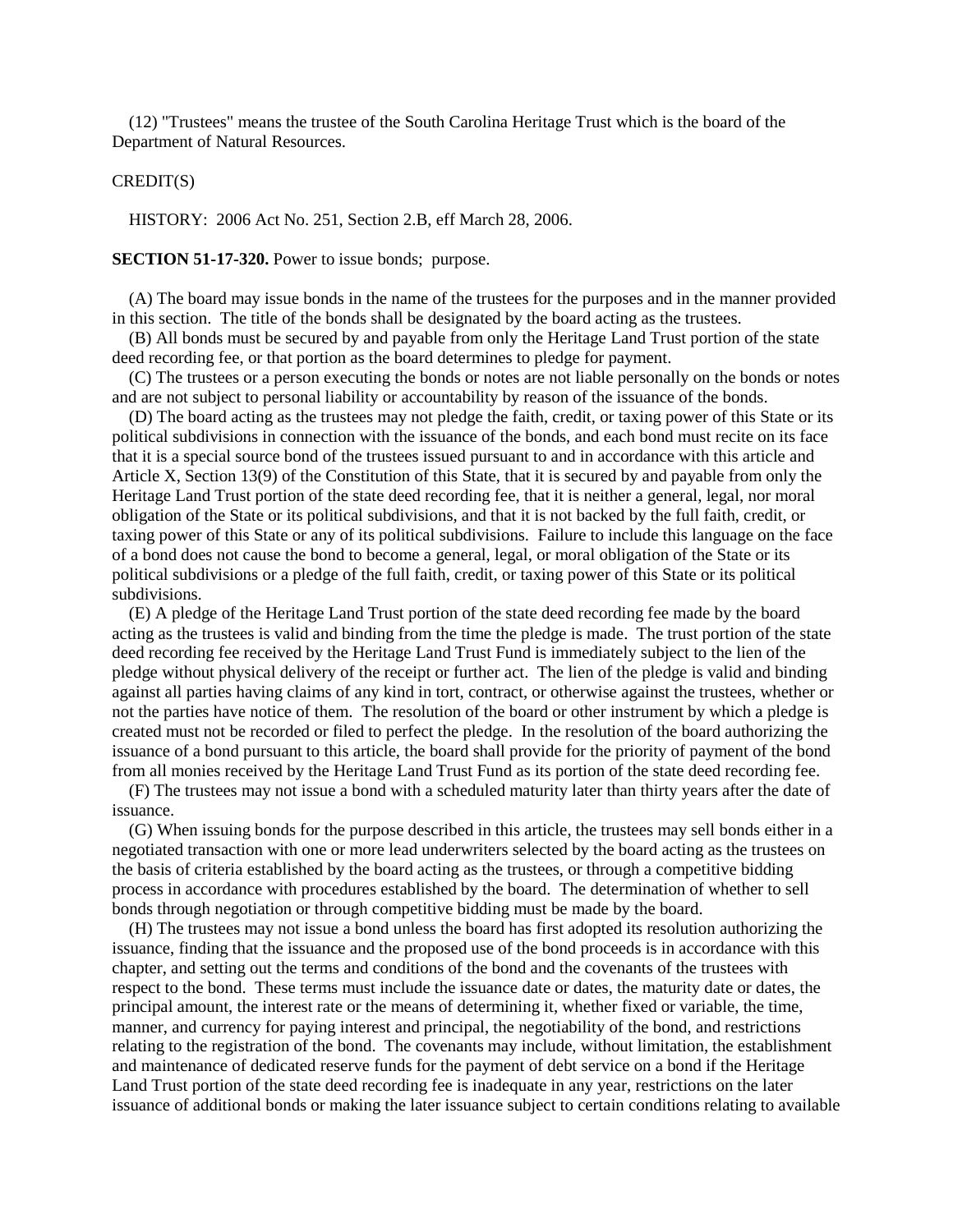debt service coverage or otherwise, or other matter that the board considers appropriate, subject to subsection (I) of this section. A bond of the trustees must be approved also by the State Budget and Control Board, after review by the Joint Bond Review Committee pursuant to Section 2-47-30 of the 1976 Code, before it is delivered.

(I) The board may not authorize or cause the trustees to enter into a covenant that purports to create a general, legal, or moral obligation of this State or its political subdivisions or to pledge the full faith, credit, or taxing power of the State or its political subdivisions. A covenant in violation of this subsection is void and of no effect.

(J) Subject to the requirements of this section, the board acting as the trustees may authorize the issuance of bonds of the trustees for the purpose of:

(1) refunding, on a current or advance-refunding basis, outstanding bonds of the trustees; or

(2) obtaining funds for delivery to the Heritage Land Trust Fund. Proceeds of bonds issued for this purpose must be delivered promptly to the Heritage Land Trust Fund and used only for the purposes provided in Section 51-17-115 of the 1976 Code, except as needed to defray the costs of issuance of the bonds or to establish a reserve fund for the bonds.

(K) The bonds and the issuance of the bonds pursuant to this article are subject to the provisions of Sections 11-15-20 and 11-15-30 of the 1976 Code and any successor provisions.

#### CREDIT(S)

HISTORY: 2006 Act No. 251, Section 2.B, eff March 28, 2006.

**SECTION 51-17-330.** Income from bonds exempt from state taxes; investment by fiduciaries.

(A) A bond provided for in this article and the income from a bond is exempt from all taxation in the State except for inheritance, estate, or transfer taxes, regardless of the federal income tax treatment of the interest from the bond.

(B) The exercise of the powers granted by this chapter is in all respects for the benefit of the citizens of the State and for the promotion of their welfare, convenience, and prosperity. Property, whether real or personal, tangible or intangible, of the department or the trustees and the income and operations of the department and the Heritage Trust Program are exempt from taxation or assessment by the State or its political subdivisions.

(C) It is lawful for executors, administrators, guardians, committees, and other fiduciaries to invest monies in their hands in a bond provided for in this article. This section does not relieve a person from the duty of exercising reasonable care in selecting investments.

# CREDIT(S)

HISTORY: 2006 Act No. 251, Section 2.B, eff March 28, 2006.

**SECTION 51-17-340.** State pledge relating to alteration of rights of trustees and holders of bonds.

The State pledges and agrees with the trustees, and the holders of the bonds in which the trustees have included the pledge and agreement, that the State may not limit or alter the rights of the trustees to fulfill the terms of its agreements with the holders, and may not impair the rights and remedies of the holders or the security for the bonds until the bonds, together with the interest on them and all costs and expenses in connection with any action or proceeding by or on behalf of the holders, are fully paid and discharged. While bonds issued pursuant to the authorizations contained in this article are outstanding, the State shall impose and maintain the state deed recording fee and the Heritage Land Trust portion of the state deed recording fee at a rate sufficient to produce all revenues to discharge all covenants, agreements, and obligations of the department and the trustees with respect to the bonds.